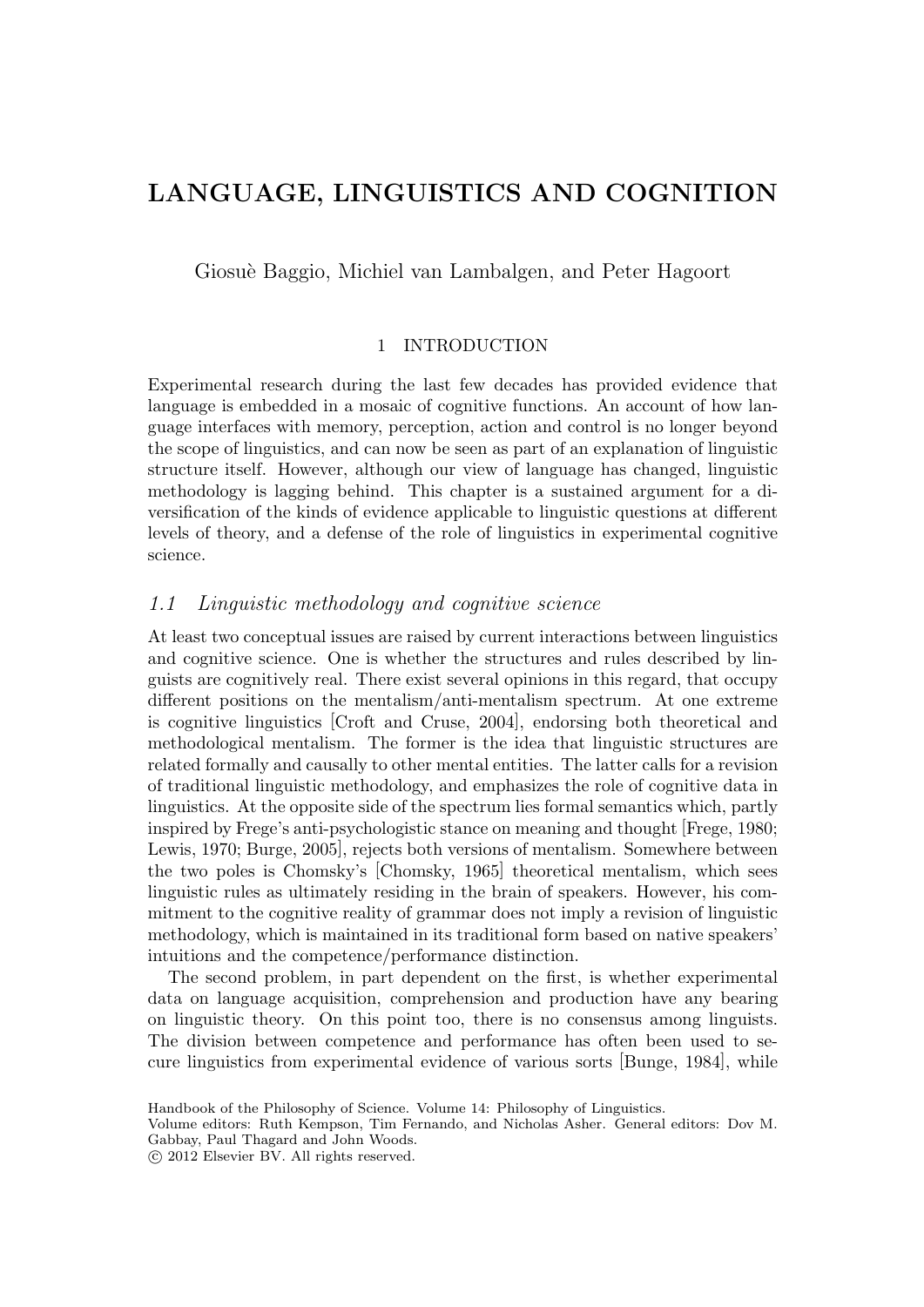intuitive judgments of native speakers were regarded as the only type of data relevant for the theory [Chomsky, 1965]. However, some authors have granted that at least behavioral data should be allowed to inform competence theories, for instance if the linguist is studying a language which is not her own native language [Marantz, 2005]. Others have proposed frameworks in which competence can be connected to performance mechanisms  $Jackendoff$ , 2002. But while these models account for how competence constrains performance  $[Jackendoff, 2007]$ , they seem to overlook the possibility that the reverse is also the case: aspects of linguistic structure may be the outcome of evolutionary processes leading to an adaptation of the brain to language use, that is to performance [Pinker and Jackendoff, 2005. Generative grammar and formal semantics have regarded accounts of competence as shielded from data provided by experimental psychology and neuroscience. A more inclusive attitude has been adopted by psycholinguists and cognitive brain scientists, driven by an increasing demand of theories and models that would account for their data [Carminati et al., 2000; Featherston et al., 2000; Geurts and van der Slik, 2005; McKinnon and Osterhout, 1996; McMillan et al., 2005]. Despite these attempts, a methodological framework relating linguistics, language processing and low-level neural models is still missing.

### 1.2 Language, lower and higher cognition

Most theories in cognitive linguistics and neuroscience regard language as grounded in perception and action. For instance, cognitive semanticists have proposed that the meanings of concrete nouns stored in memory include stereotyped visualgeometric representations of the entities they refer to [Jackendoff, 1987]. Analogously, representations of action verbs might embrace aspects of the relevant motor programs [Hagoort, 1998]. It has also been suggested that the building blocks of semantics like the predicate-argument structure originate in the functional and anatomical organization of the visual and auditory systems [Hurford, 2003]. Experimental work in cognitive neuroscience indicates that language has ties with the sensory-motor systems, but methodology, specific data points and accounts of how exactly language connects to 'lower' cognition are still debated [Pulvermuller *et* al., 2001; Pulvermuller, 2005; Pulvermuller et al., 2005; Ferreira and Patson, 2007; Haslam et al., 2007; Hurford, 2007; Papafragou et al., 2008; Toni et al., 2008; Taylor et al., 2008]. The interested reader may want to follow further these references: in this chapter we will focus on language and 'higher' cognitive domains such as planning and reasoning. A motivation for this choice is that planning and reasoning shed light on the computation of complex linguistic structures, which is where language really comes into its own, whereas looking at the interactions between language and sensory-motor systems may give us more insights into representations and processes at the lexical level.

It has been proposed that the recursive organization of plans supplies a mechanism for combinatorial operations in grammar [Steedman, 2002], and the goaldirected nature of planned actions constrains cognitive constructions of time,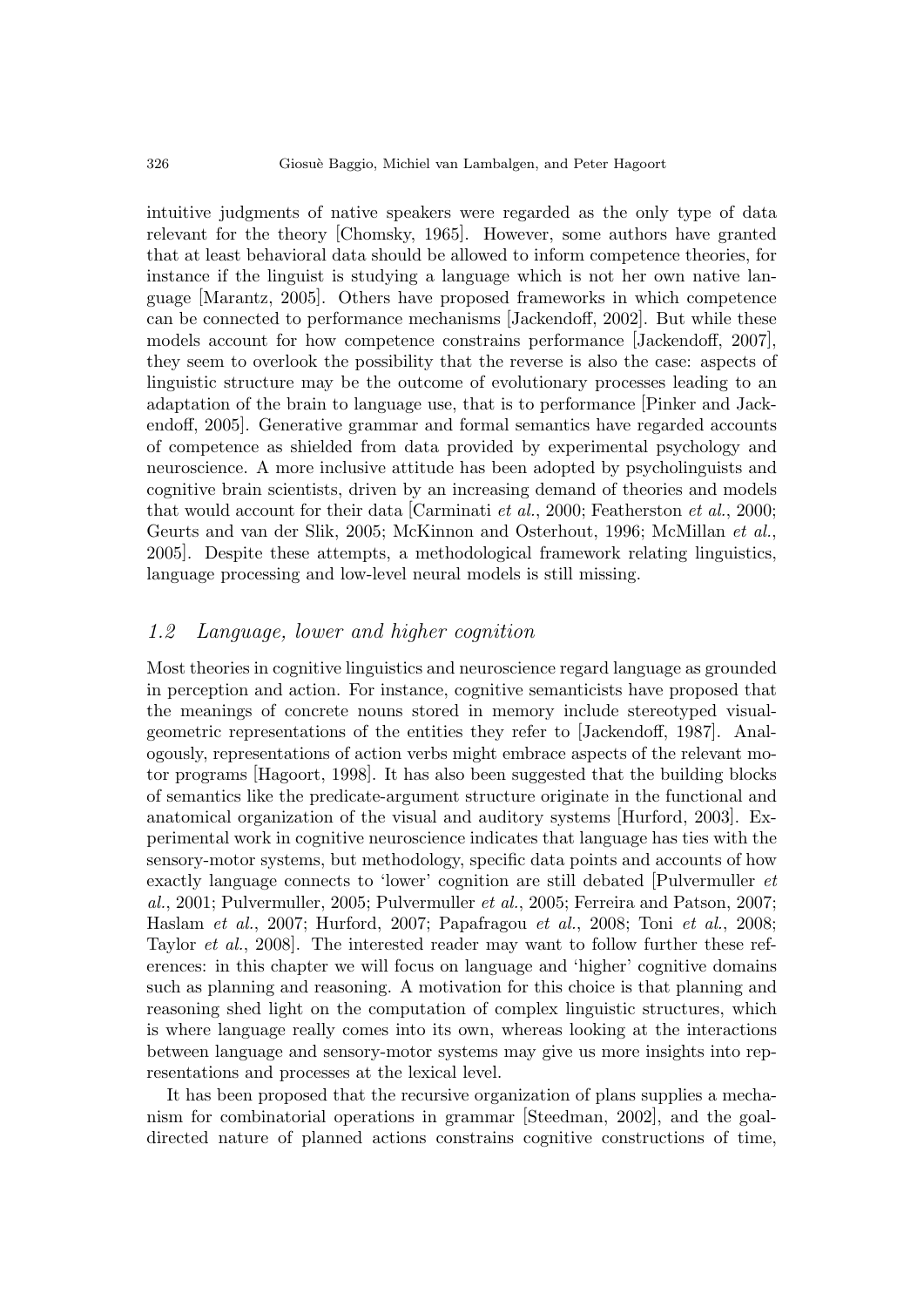causality and events, with consequences for the semantics of tense, aspect and modality [Steedman, 2002; van Lambalgen and Hamm, 2004]. Planning might as well be implicated in the production and comprehension of discourse. Language processing requires adjusting the current discourse model incrementally given the input. If further information counters earlier commitments or expectations, a recomputation of the initial discourse model may be necessary to avoid inconsistencies. This process is best accounted for by the non-monotonic logic underlying planning, and more generally executive function, where the chosen action sequence may be readjusted if obstacles are encountered along the way.

On a par with planning, reasoning is of special interest in this chapter. Some have seen non domain-specific thought and reasoning as the most sophisticated among the cognitive skills subserved by language [Carruthers, 1996; Carruthers, 2002]. This suggestion is sometimes implicit in logical approaches to language since Boole [Boole, 1958, Ch. 2, p. 24] and bears some resemblance to the psycholinguistic notion that reasoning follows and builds upon interpretation [Johnson-Laird, 1980; Singer, 1994]. In this perspective, interpretation equals deriving logical (often classical) form from a sentence's surface structure for subsequent elaboration involving inference. So there is a one-way dependency of reasoning from interpretation: interpretation supports reasoning, though not vice versa. Others have seen the relation between interpretation and inference as based on a two-way interaction [Stenning and van Lambalgen, 2008]: reasoning is involved in computing a model of what is said *and* in deriving conclusions from it. Human communication is thus regarded as the foremost skill enabled by language, and reasoning serves the purpose of coordinating different interpretations of an utterance or different situation models across speakers [Stenning, 2003].

### 2 LINGUISTICS AND COGNITIVE DATA

Let us address in more detail the issues anticipated in section 1.1. In what follows we will present Chomsky's early views on linguistic methodology, introducing a paradox that we believe still lurks in current thinking about relations between linguistics and cognitive data. We will argue that the main problems with the competence/performance distinction are how 'performance' is defined, and what a theory of performance is supposed to include. We will show how this, and the use of intuitions as the only source of evidence in linguistic practice, constitutes an obstacle to a deeper integration of linguistics within cognitive science. These critical sections will be followed by a more constructive part (2.3-2.4), in which Marr's three level scheme is proposed as a replacement of and, we will suggest, an improvement over competence/performance.

### 2.1 A methodological paradox

It is often said that the relations between cognitive science and linguistics began to be fully appreciated only after the publication of Chomsky's early writings, and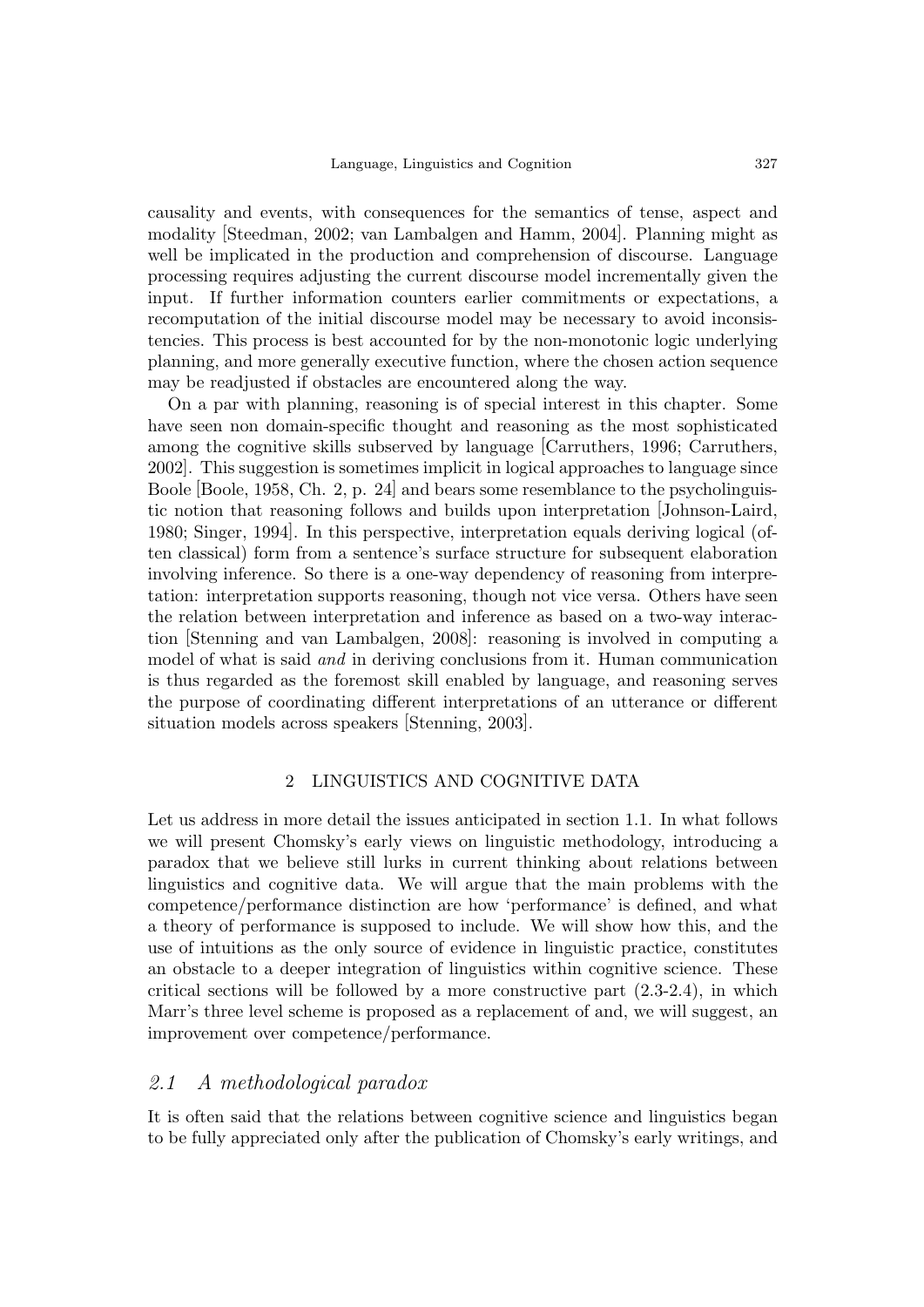in particular Aspects of the Theory of Syntax in 1965. This is certainly true if what is at stake is theoretical mentalism  $-$  the notion that linguistic theory deals ultimately with a system of representations and rules in the speaker's mind/brain. However, although this particular form of theoretical mentalism encourages and to some extent requires some interaction between the two disciplines, the choice of regarding the study of competence as in principle indifferent to the results of experimental research had rather the opposite effect, that of separating theories of meaning and grammar from models of language processing. Many would agree that the contacts between linguistics and cognitive psychology have not been as deep and systematic as they could have been, had various obstacles to fruitful interaction been removed. What is more difficult to appreciate is the existence of a tension in the very foundation of generative grammar, and the inhibiting effect that tension had on the growth of linguistics within cognitive science. Before we move on, it may be worth recovering the terms of this 'paradox' directly from Chomsky's text.<sup>1</sup>

One side of the dilemma is represented by a number of remarks contained in *§*1 of the first chapter of Aspects, where Chomsky writes:

We thus must make a fundamental distinction between *competence* (the speaker-hearer's knowledge of his language) and performance (the actual use of language in concrete situations). Only under [. . . ] idealization [. . . ] is performance a direct reflection of competence. In actual fact, it obviously could not directly reflect competence. A record of natural speech will show numerous false starts, deviations from rules, changes of plan in mid-course, and so on. The problem for the linguist, as well as for the child learning the language, is to determine from the data of performance the underlying system of rules that has been mastered by the speaker-hearer and that he puts to use in actual performance. Hence, in the technical sense, linguistic theory is mentalistic, since it is concerned with discovering a mental reality underlying actual behavior. [Chomsky, 1965, p. 4]

The task of the linguist is that of providing an account of competence based on performance data, that is on normalized records of linguistic behavior. Chomsky grants that performance data are essential to linguistic theorizing. But the issue to be settled, which in fact lies at the heart of the paradox, is exactly what counts as linguistic behavior, or more precisely what kind of performance data can constitute the empirical basis of competence theories. Generative linguists would contend that it was never a tenet of their research program to admit data other than native speakers' intuitions, but this is not what Chomsky's remarks suggest. On the contrary, he seems to admit a variety of data types:

 $1$ Over the years Chomsky has entertained different opinions on these issues. Here we choose to focus on those expressed in Aspects of the Theory of Syntax [Chomsky, 1965] because these have probably been the most influential. So we identify Chomsky with this particular text rather than with the actual linguist.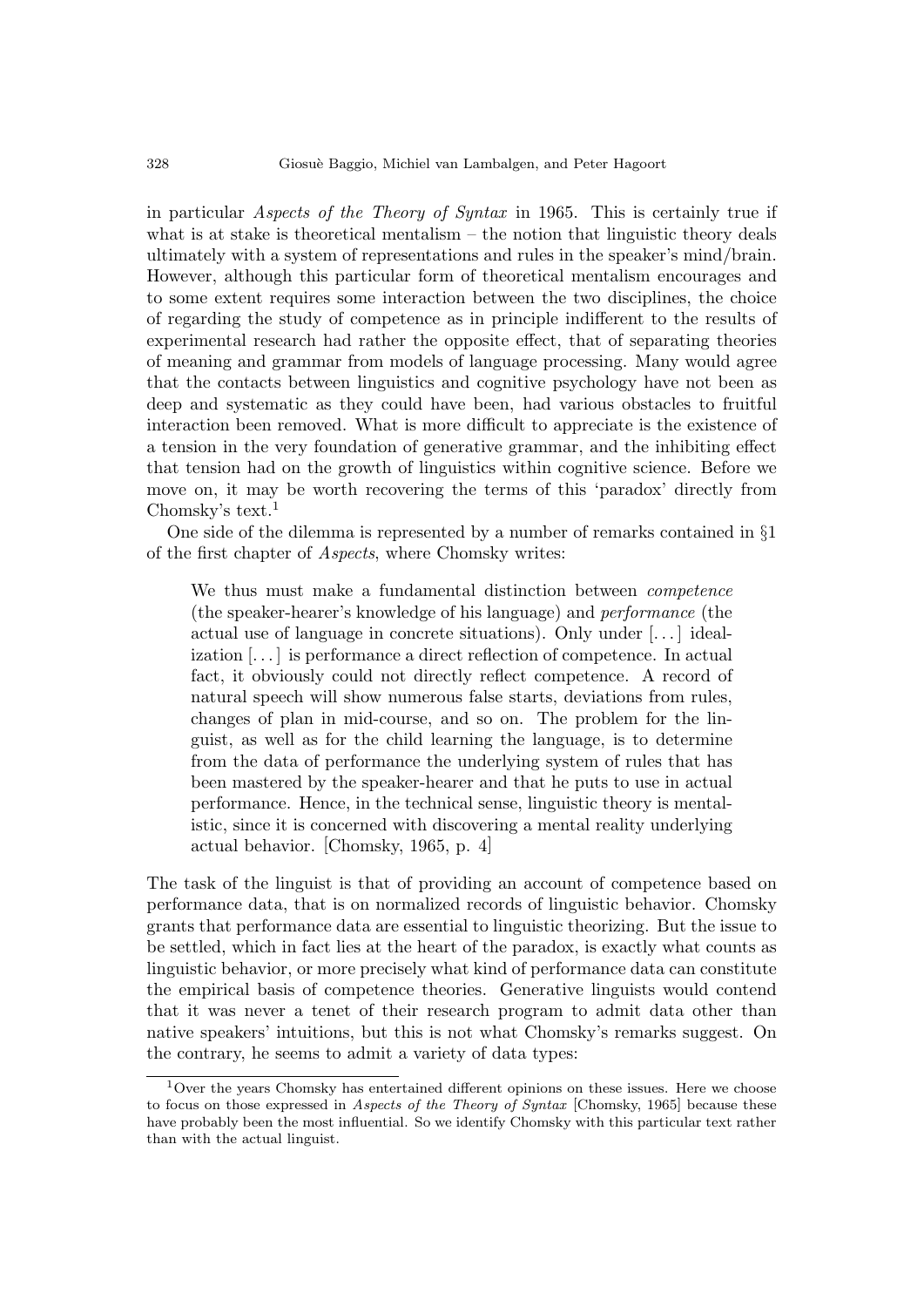Mentalistic linguistics is simply theoretical linguistics that uses performance as data (along with other data, for example, the data provided by introspection) for the determination of competence, the latter being taken as the primary object of its investigations. [Chomsky, 1965, p. 193]

The evidential base of linguistics consists of introspective judgments and performance data, that Chomsky mentions here as if they were in an important sense different from intuitions. Moreover, intuitions are alluded to here as a subsidiary source of evidence, and as part of a larger class of data types. The question is precisely what should be considered performance data. Is elicited and experimentally controlled behavior allowed to exert some influence on accounts of competence? There are reasons to believe that Chomsky would have answered affirmatively, the most important of which has to do with his remarks on the limits of intuitions. In 1955, in The Logical Structure of Linguistic Theory [Chomsky, 1955] he wrote:

If one of the basic undefined terms of linguistic theory is 'intuition', and if we define phonemes in this theory as elements which our intuition perceives in a language, then the notion of phoneme is as clear and precise as is 'intuition'. [...] It should be clear, then, why the linguist interested in constructing a general theory of linguistic structure, in justifying given grammars or (to put the matter in its more usual form) in constructing procedures of analysis should try to avoid such notions as 'intuition'. [Chomsky, 1955, pp. 86-87]

An even more explicit position was expressed in the 1957 book Syntactic Structures, where Chomsky suggests that hypotheses on properties of linguistic strings and their constituents should be evaluated on the basis of controlled operational tests. Relying on native speaker's judgments or intuitions, he writes,

amounts to asking the informant to do the linguist's work; it replaces an operational test of behavior (such as the pair test) by an informant's judgment about his behavior. The operational tests for linguistic notions may require the informant to respond, but not to express his opinion about his behavior, his judgment about synonymy, about phonemic distinctness, etc. The informant's opinions may be based on all sorts of irrelevant factors. This is an important distinction that must be carefully observed if the operational basis for grammar is not to be trivialized. [Chomsky, 1957, pp.  $8-9$ ]<sup>2</sup>

Controlled operational tests are thus necessary in order to overcome the difficulties arising from relying exclusively on native speakers' intuitions. This implies that

 $2$ The circularity which Chomsky is alluding to here is also mentioned by Quine in his 1970 paper on linguistic methodology: "We are looking for a criterion of what to count as the real or proper grammar, as over against an extensionally equivalent counterfeit. [. . . ] And now the test suggested is that we ask the native the very question we do not understand ourselves: the very question for which we ourselves are seeking a test. We are moving in an oddly warped circle." [Quine, 1970, p. 392].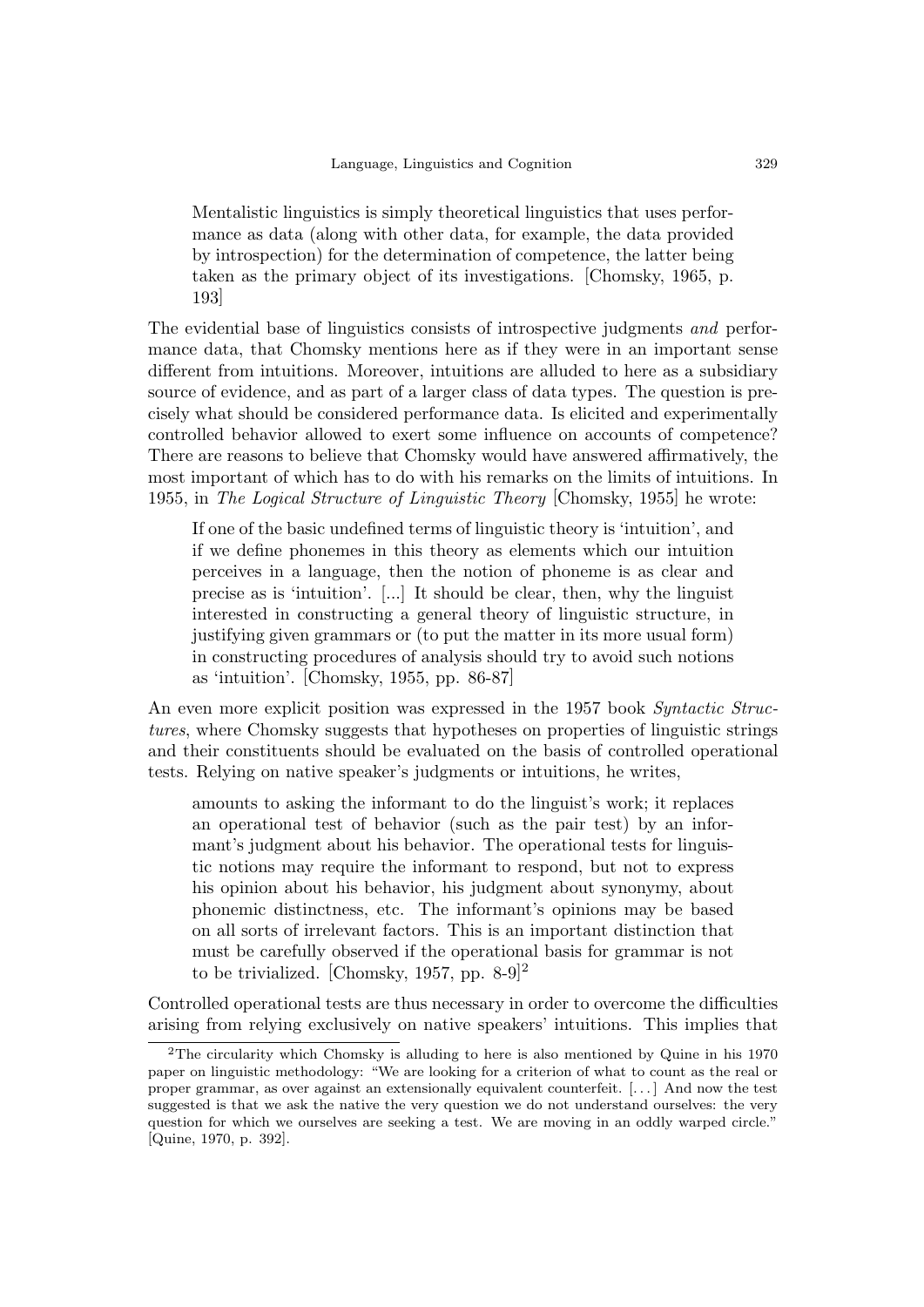introspective data are dismissed as an inadequate source of evidence for linguistic theory. So here is one horn of the dilemma: mentalistic linguistics rejects speakers' intuitions and requires performance data, including controlled behavioral tests, to constrain the theory of competence.

The other side of the paradox is represented by a series of remarks in *§*4 of chapter 1 of Aspects, where Chomsky questions the nature of the empirical basis of competence theories:

There is, first of all, the question of how one is to obtain information about the speaker-hearer's competence, about his knowledge of the language. Like most facts of interest and importance, this is neither presented for direct observation nor extractable from data by inductive procedures of any known sort. Clearly, the actual data of linguistic performance will provide much evidence for determining the correctness of hypotheses about underlying linguistic structure, along with introspective reports (by the native speaker, or the linguist who has learned the language). [Chomsky, 1965, p. 18]

Experimental research based on controlled observation and statistical inference is seen as providing facts of no 'interest and importance', and rejected as ineffective for the purposes of the theory of competence. Interestingly, intuitions are treated as if they were on a par with performance data. Not for long, however, because Chomsky a few paragraphs later takes an important step away from psychology:

The critical problem for grammatical theory today is not a paucity of evidence but rather the inadequacy of present theories of language to account for masses of evidence that are hardly open to serious question. The problem for the grammarian is to construct a description and, where possible, an explanation for the enormous mass of unquestionable data concerning the linguistic intuition of the native speaker (often, himself); the problem for one concerned with operational procedures is to develop tests that give the correct results and make the relevant distinctions.  $[...]$  We may hope that these efforts will converge, but they must obviously converge on the tacit knowledge of the native speaker if they are to be of any significance. [Chomsky, 1965, pp. 19-20]

The range of data that could affect the theory of competence has been narrowed down to intuitions, and more specifically to those of the linguist. The task of experimental research, Chomsky says, is to develop tests that would ultimately align with introspective data. The convergence of linguistics and psychology is thus projected forward in time as a desirable outcome not of the joining of efforts, but of their strict segregation. Not only are linguistics and psychology now regarded as separate enterprises, but psychology is also required – in order to meet a standard of explanatory adequacy – to provide results that are consistent with the theory of competence as based on the linguist's intuitions. The second horn of the dilemma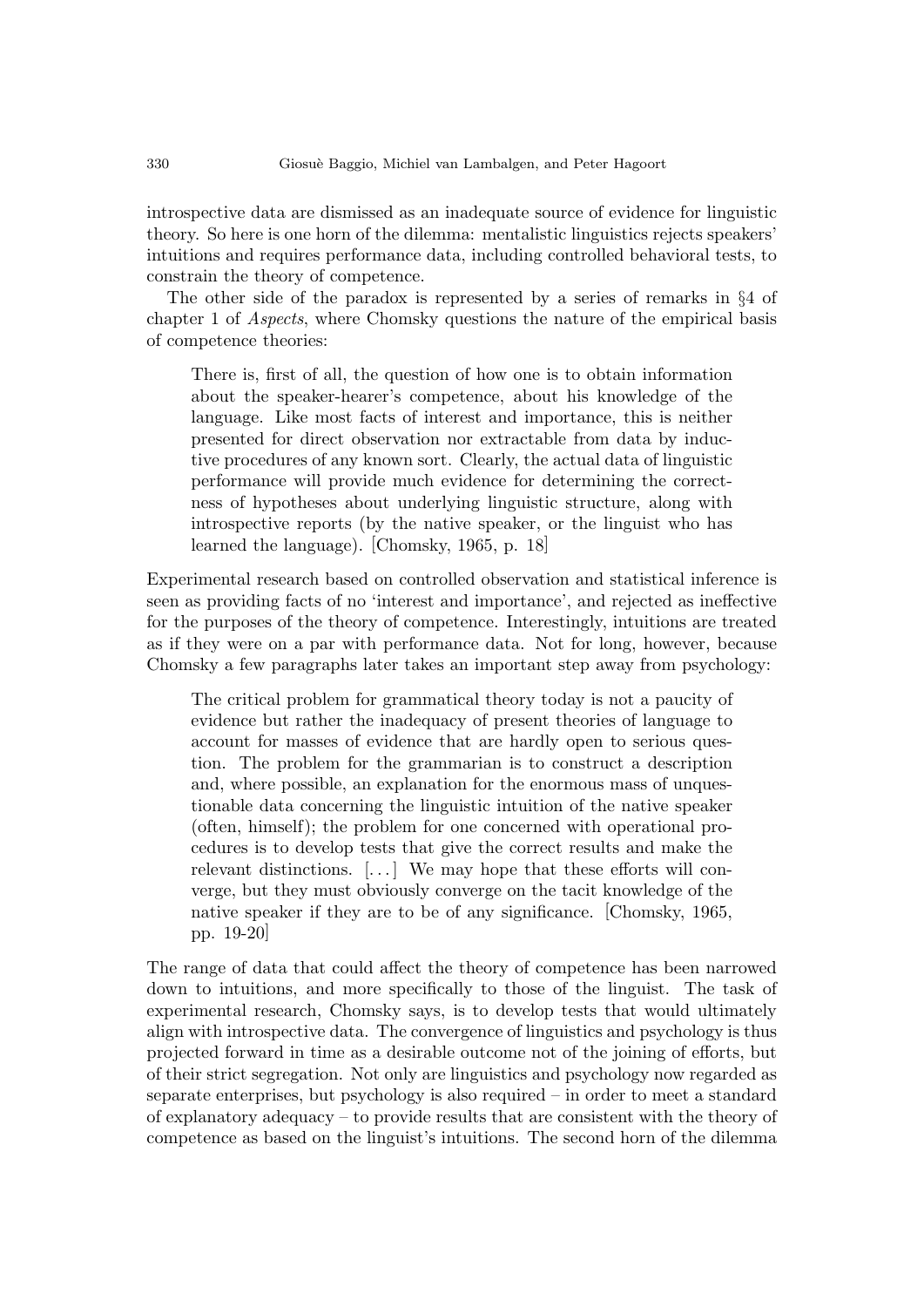is thus the following: linguistic theory is based primarily on the intuitions of native speakers, and does not require controlled experimentation to constrain accounts of competence.

# 2.2 The vagaries of intuition

For some linguists, in particular in generative grammar and formal semantics, the intuitions of native speakers constitute the empirical basis of the theory of competence. But the prominent place assigned to intuitions by modern linguistic methodology seems at odds with the principles of mentalism. If competence is a system of rules and structures realized in the speaker's brain, and if behavior reflects the functioning of such system, then a linguist constructing a competence theory – and perhaps analogously a child learning a language – must solve an 'inverse problem', that of inferring the rules of competence from observable performance. In order to solve this problem, the linguist might need to take into account a broad range of data. So any reliable physiological or behavioral measure of performance should, at least in principle, be allowed to contribute to the theory of competence. The question is where should one draw a line between relevant (intuitions?) and irrelevant (neurophysiology?) data, and why. Until convincing answers are found, it would seem that the more comprehensive one's methodological framework, the better. Here is why mentalism is to be preferred over traditional philosophies of language.

The conflict with mentalism is however not the only problem raised by introspective judgments. Another source of concern is Chomsky's claim that intuitions are not only the starting point of linguistic theorizing, but also the standard to which any grammar should conform:

A grammar can be regarded as a theory of language; it is descriptively adequate to the extent that it correctly describes the intrinsic competence of the idealized native speaker. The structural descriptions assigned to sentences by the grammar, the distinctions that it makes between well-formed and deviant, and so on, must, for descriptive adequacy, correspond to the linguistic intuition of the native speaker (whether or not he may be immediately aware of this) in a substantial and significant class of crucial cases. [Chomsky, 1965, p. 24]

Supposing the tension with mentalism were relieved, allowing other data types to influence competence models, and introspective judgments were used only at the outset of linguistic inquiry, intuitions would still pose a number of serious methodological problems. It is not just the role of intuitions in linguistic theorizing that has to be put under scrutiny, but also the claim that intuitions offer a vantage point on tacit knowledge.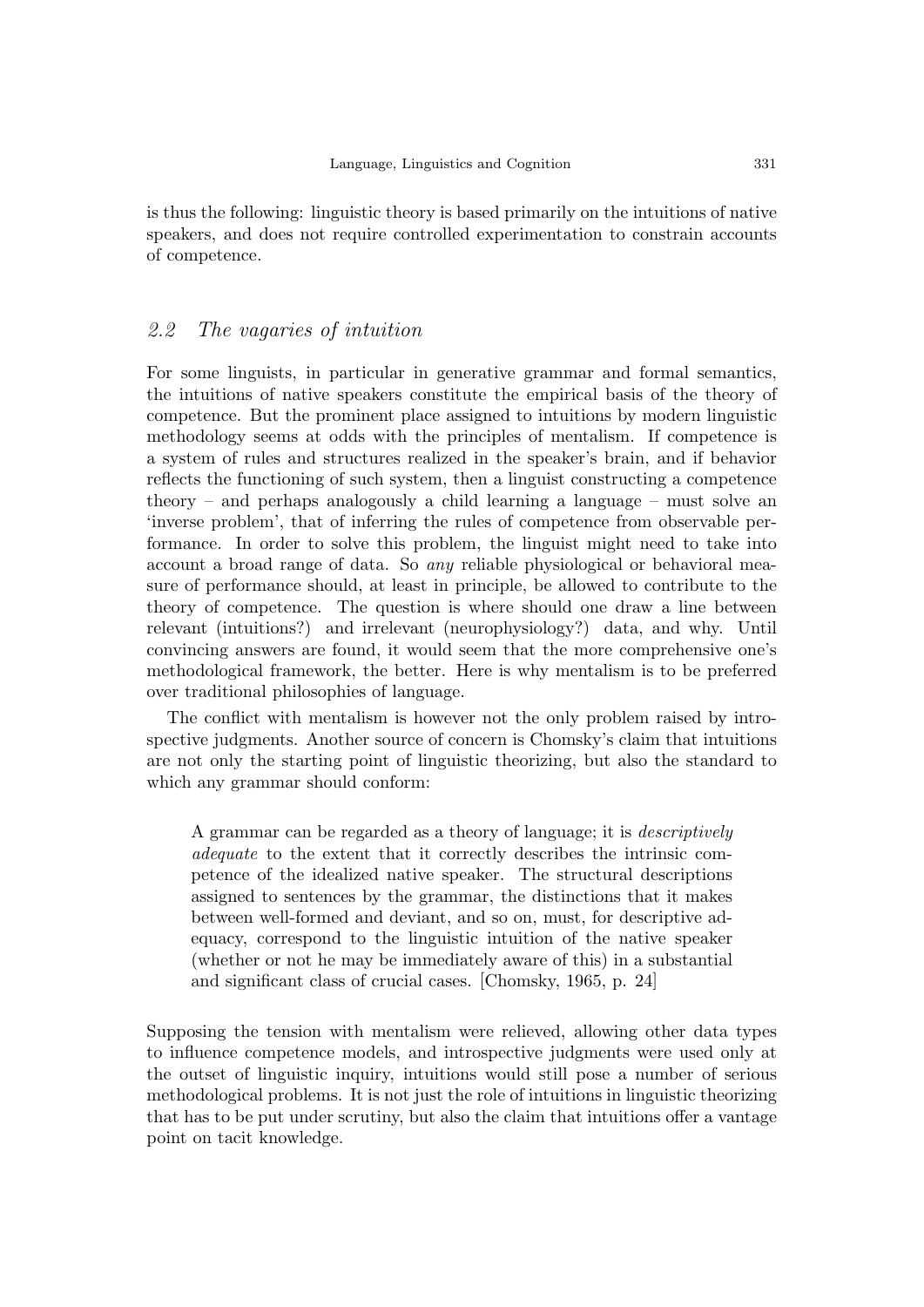#### 2.2.1 Intuitions in linguistics

If the system of linguistic rules in a speaker's brain really is "deeply unconscious and largely unavailable to introspection"  $[Jackendorf, 2003, p. 652]$ , one should see discrepancies between overt linguistic behavior, that reflects 'unconscious' competence rules, and the intuitions or beliefs that speakers have about these rules. This notion has been substantiated by Labov [Labov, 1996], who collected evidence on a wide variety of cases in regional American English. One example is the positive use of 'anymore' in various sections of the Philadelphia white community, meaning that a situation which was not true some time in the past is now true, roughly equivalent to 'nowadays':

(1) Do you know what's a lousy show anymore? Johnny Carson.

Labov interviewed twelve speakers who used the adverb freely and consistently with its vernacular meaning exemplified in (1). He reported a majority of negative responses when they were asked whether a sentence like (1) is acceptable, and surprisingly weak intuitions on what the expression signifies in their own dialect, which contexts are appropriate for its use, and what inferences can be drawn from its occurrences.

Other arguments suggest that the use of intuitions in linguistics is problematic in many ways. For instance, [Marantz, 2005] has observed that grammaticality is a technical term defined within linguistic theories: a sound/meaning pair is grammatical or well-formed with respect to a grammar if and only if that grammar generates or assigns a structural description to the pair such that all relevant grammaticality or well-formedness constraints can be satisfied. In the quote from Aspects above, Chomsky takes for granted that structural descriptions assigned by some grammar to sentences can be checked for correspondence against native speakers' judgments. However, native speakers of a language can hardly be said to have intuitions of grammaticality in the technical sense, nor can they grasp other properties of strings as these are defined within a formal grammar. Moreover, na¨ıve language users might conflate into the notion of grammaticality different morphosyntactic, semantic and pragmatic criteria of acceptability, and they might do so in a way that is beyond control for the linguist. Similar observations would also apply to intuitive judgments of synonymy or truth-conditions, as opposed to formal definitions within a semantic theory.

As a way out, one might argue that a caveat only applies to naïve informants, and that the intuitions of linguists, immune to pre-theoretical notions of grammaticality, synonymy, and the like, are in fact reliable [Devitt, 2006]. Relevant to this issue, is an experiment by [Levelt, 1972] in which the intuitions of twentyfour trained linguists were investigated. Participants were presented with fourteen examples from their own field's literature, among which:

- (2) a. No American, who was wise, remained in the country.
	- b. The giving of the lecture by the man who arrived yesterday assisted us.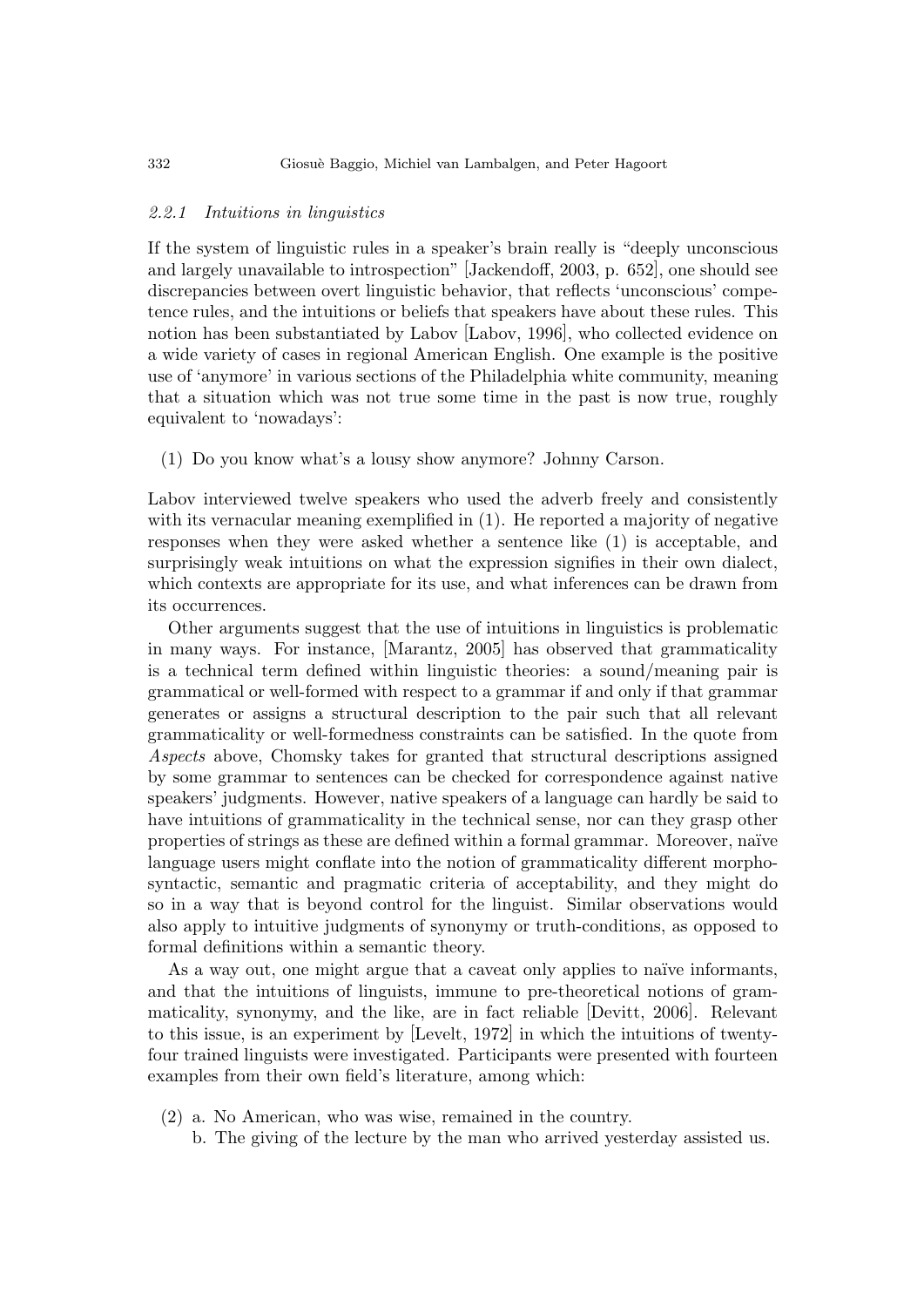None of the linguists rated correctly the ungrammatical sentence (2a), and sixteen judged the well-formed sentence (2b) as ungrammatical. Ungrammatical sentences had less chance of being judged ungrammatical than grammatical items. Levelt warns against taking these results too seriously, but he observes with some reason that "they are sufficiently disturbing to caution against present day uses of intuition" [Levelt, 1972, p. 25].

We could go on providing other examples of the problems that might arise with the use of introspective reports in the analysis of specific natural language sentences. However, we should now like to take a different approach, considering an argument targeted at the nature and scope of intuitions. The argument, introduced and discussed by Hintikka [Hintikka, 1999], starts with the observation that intuitions of grammaticality, synonymy etc. always relate to particular sentences (i.e. tokens), and not to entire classes of items, or to the common syntactic or semantic structure they share (i.e. types). Hintikka writes that

intuition, like sense perception, always deals with particular cases, however representative. [. . . ] But if so, intuition alone cannot yield the general truths: for instance, general theories for which a scientist and a philosopher is presumably searching. Some kind of generalizing process will be needed, be it inductive inference, abduction, or a lucky guess. The intuitions [Chomsky] recommended linguists to start from were intuitions concerning the grammaticality of particular strings of symbols, not concerning general rules of grammar. [Hintikka, 1999, p. 137-138]

Against Hintikka's claim, one may argue that also paradigmatic variation is a proper object of intuition. The linguist would then be able to generalize over the properties of linguistic structures by constructing a paradigmatic set of sentences exhibiting those properties. This view however can be countered with the observation that the supposed 'intuitions' about paradigmatic cases are more similar to theory-laden hypotheses than to introspective judgments of naïve informants. The linguist, in order to construct such paradigmatic items, has to be able to control all irrelevant variables and systematically manipulate the factors of interest. This, in turn, requires that the linguist knows details of the grammar or the logical structure of the language which seem inaccessible to naïve speakers. It is this knowledge, which is often drawn from existing theories, that allows the linguist to have intuitions about linguistic structure. This leads us to Hintikka's key statement, that competence theories are not equipped with built-in devices for deriving abstract grammatical or semantic forms from particular linguistic samples. That is,

reliance on generalization from particular cases is foreign to the methodological spirit of modern science, which originated by looking for dependencies of different factors in instructive particular cases (often in controlled experimental situations), and by studying these dependences by the same mathematical means as a mathematician uses in studying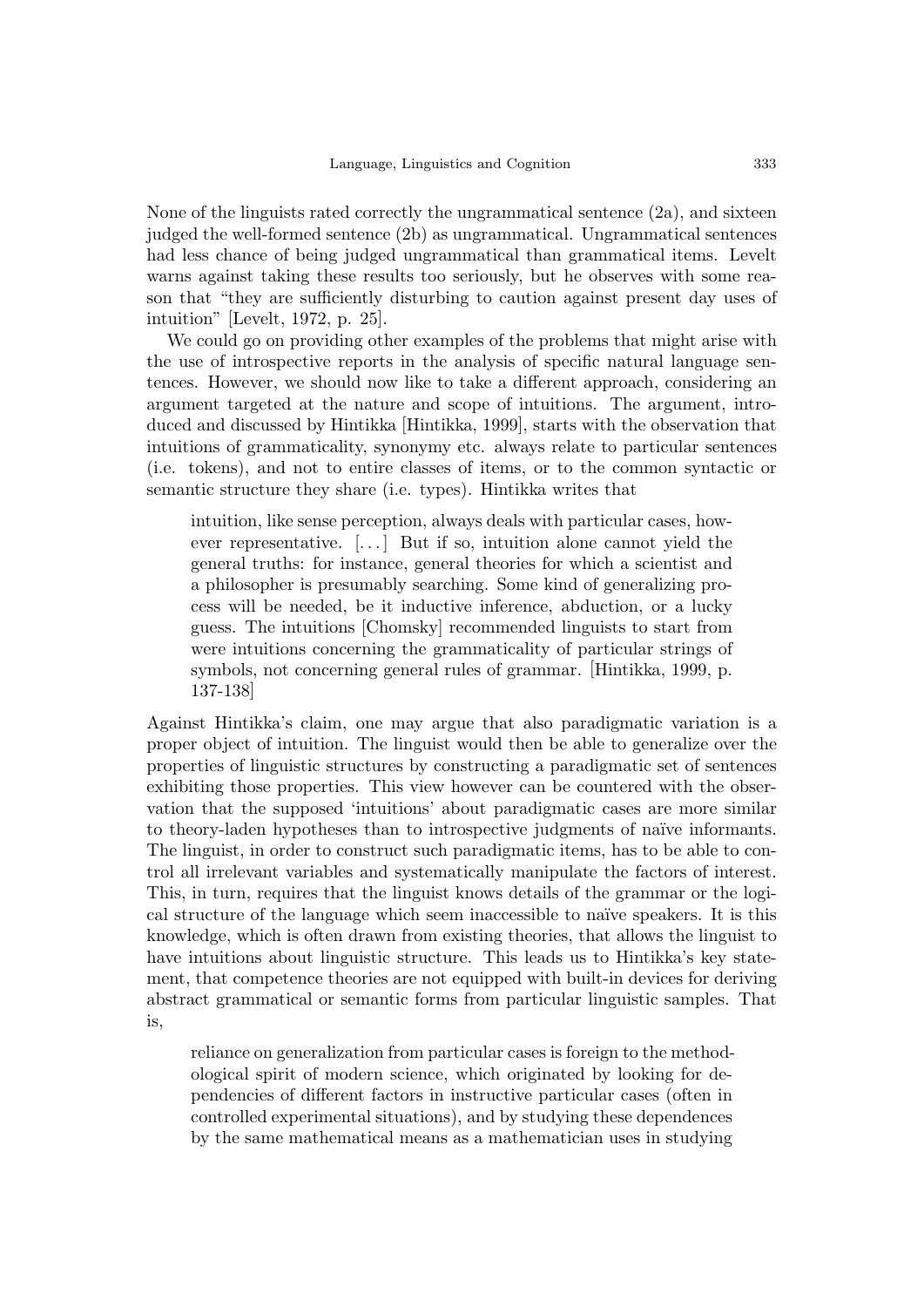the interdependencies of different ingredients of geometrical figures in analytic geometry. [. . . ] transformational grammarians and other contemporary linguists would do a much better job if, instead of relying on our intuitions about isolated examples, they tried to vary systematically suitable ingredients in some sample sentence and observed how our 'intuitions' change as a consequence. Now we can see why such systematic variation is a way of persuading our intuitions to yield general truths (dependence relations) rather than particular cases. [Hintikka, 1999, p. 135]

If intuitions are to serve as a reliable starting point in linguistic inquiry, they should be proved to have systematic properties. Observing patterns of covariation of introspective judgments and other factors – such as the structure, the content, the context of occurrence of the sentence, the attitude of the speaker, and so on – would make the particular examples under consideration instructive and thus effective as part of the empirical basis of linguistic theories. The important consequence is that, in order to systematically alter the ingredients of sample sentences, the linguist should be able to control these factors in a manner similar to the manipulation of experimental variables in laboratory research. The solution offered by Hintikka to the problem of intuitions points in the direction of infusing linguistic practice with psychological experimentation. The linguist would as usual start from intuitions, but only the systematic aspects of these as revealed by experimentation, and if necessary statistical tests, would be preserved and transferred into the theory (see [Bunge, 1984, pp. 158-163] for a similar position).<sup>3</sup> Hintikka offers an intriguing example, in which one tries to define the meaning of an expression in Montague grammar on the basis of systematic dependencies between subjects' intuitions and the contexts of occurrence of the expression of interest. In particular, he writes, if the notion of possible world is allowed in the theory,

then there is, in principle, no definite limit as to how far your experimentation (construction of ever new situations) can carry you in determining the class of scenarios in which the word does or does not apply. And such a determination will, at least for a Montagovian semanticist, determine the meaning of the word. Indeed, in Montague semantics, the meaning of a term is the function that maps possible worlds on references (extensions) of the appropriate logical type (category). And such functions can, in principle, be identified even more and more fully by systematic experimentation with the references that a person assigns to his terms in different actual or imagined scenarios.

 $3$ [Bunge, 1984, p. 168] pinpoints several methodological choices in generative linguistics which seem to diminish its relevance in empirical science, such as the "conduct of linguistic inquiry in total independence from neuroscience, social science, and even scientific psychology" and "a heavy reliance on intuition". We too consider these as obstacles to understanding language, but we disagree with the judgment that Bunge formulates based on these remarks – that modern linguistics is (or has been) pseudo-scientific.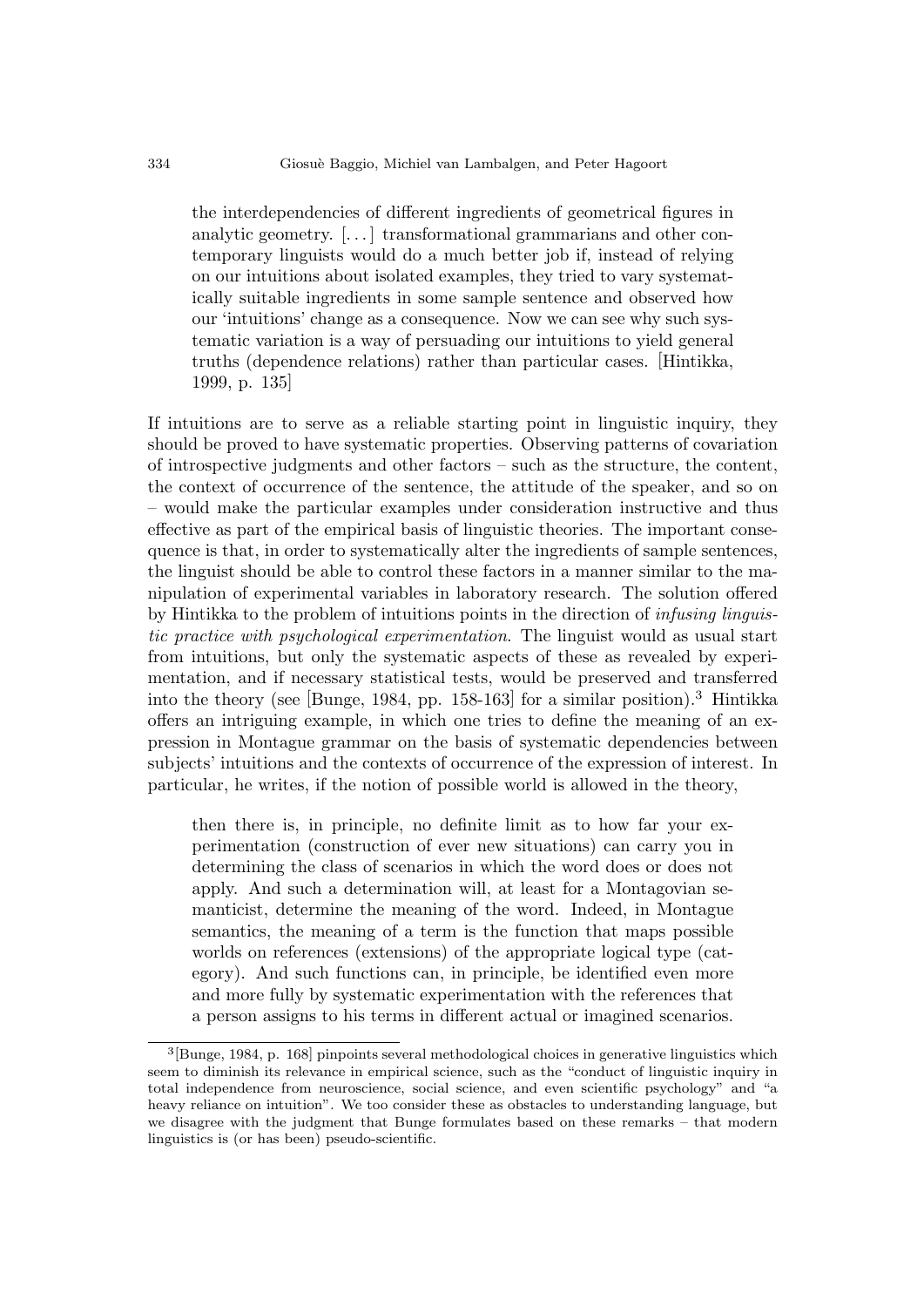[Hintikka, 1999, p. 146]<sup>4</sup>

However, it may be a fair point in favor of introspective judgments in a broader sense to add that Hintikka considers thought experiments on a par with genuine experimentation [Hintikka, 1999, p. 146]. Thus, instead of eliciting overt responses from subjects in a number of conditions, the experimenter imagines herself in such situations. If the relevant variables are controlled with as much care as one would exercise in an experimental setting, introspection can reveal systematic aspects of language use, and thus contribute to theories of competence.

Hintikka's argument can be made more explicit with reference to a number of studies investigating the role of the most important of his 'suitable ingredients' – context. Linguistic and psycholinguistic research has demonstrated that the context in which a sentence occurs can affect judgments of acceptability. [Bolinger, 1968] reported that sentences, which speakers judge as semantically implausible when presented in isolation, are regarded as acceptable when embedded in context. Consider the following examples:

(3) a. It wasn't dark enough to see. b. I'm the soup.

These sentences are typically judged as semantically deviant, although for different reasons: (3a) because one normally needs light in order to see, and (3b) because the predicate 'being a soup' cannot be applied to a human being. Now, consider the same sentences embedded in a suitable discourse context, with (4b) being spoken at a cashier's counter in a restaurant:

(4) a. I couldn't tell whether Venus was above the horizon. It wasn't dark enough to see.

b. You've got us confused. You're charging me for the noon special. The man in front of me was the noon special. I'm the soup.

Examples (3) in an appropriate context seem perfectly acceptable. Because context has such marked effects on intuitions, linguistic theory, if it has to rely on introspective judgments, should explicitly take into account this fact.

#### 2.2.2 Intuitions in psycholinguistics

The appeal to intuitions was not an explicit choice of methodology in psycholinguistics and the cognitive neuroscience of language. In fact, the method of introspection was discarded in scientific psychology after its failures in the 19th century. However, it is adopted in language processing research as a means of establishing differences between sentence types to be used as stimuli in actual experiments.

<sup>4</sup>Although we consider Hintikka's an informative example of linguistic theorizing based on covariation patterns of contextual factors and intuitions, we must also add that there are serious problems with the notion of meaning (that is, Frege's Sinn) in Montague semantics. For instance, since the theory allows for infinitely many possible worlds, it becomes unclear whether we can even approximate the meaning of an expression using Hintikka's method.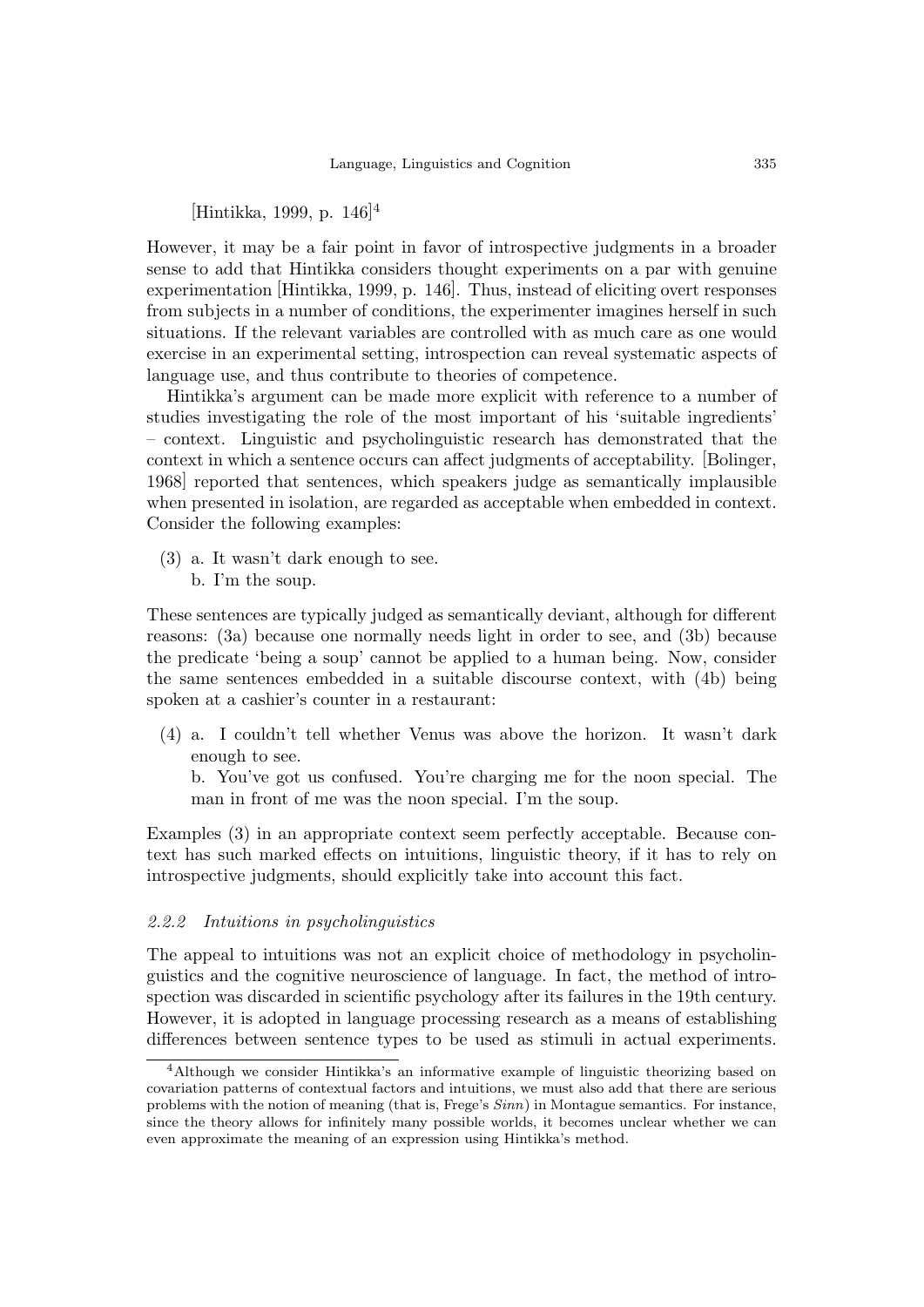The typical procedure for setting up a language processing study is to start with a few sample sentences differing with respect to some linguistic feature, the assessment of which is initially left to the intuitions of the experimenter. For instance, let us consider one of the first ERP studies on syntactic constraint violations, by [Osterhout and Holcomb, 1992]. Here the starting point is a pair – or a relatively small set of pairs – of sentences containing either an intransitive (5a) or a transitive (5b) verb, using a direct object construction:

- (5) a. The woman struggled to prepare the meal.
	- b. The woman persuaded to answer the door.

Up to this stage, the methodology is by and large the same as that of the linguist. However, while the latter would then proceed with, say, formalizing the requirements of intransitive and transitive verbs with respect to direct objects, the psycholinguist, to make sure there is sufficient statistical power to test her processing hypotheses in a dedicated experiment, would have to construct a large set of sentences with the same structure and properties of (5a-b). In the next step, the sentences would be presented to subjects while the dependent variables of interest are measured, which in the study of Osterhout and Holcomb were ERPs and grammaticality ratings. Grammatical sentences like (5a) were judged to be acceptable in 95% of the cases, and supposedly ungrammatical items like (5b) in 9% of the cases. One may argue, as an academic exercise towards an explanation of the 9% figure, that (5b) does have contexts in which it is both grammatical and semantically acceptable, for instance if it is interpreted as a reduced relative clause ('The woman who was persuaded to answer the door'), and is uttered as an answer to a who question, as in the following dialogue:

- (6) A: Who stumbled on the carpet in the hallway?
	- B: The woman persuaded to answer the door.

We have already encountered this phenomenon discussing Bolinger's examples above. In a context such as (6), Osterhout and Holcomb's ungrammatical sentence becomes perfectly admissible. Acceptability judgments, therefore, depend on the range of uses (or contexts of use) readers are willing to consider. In this sense, subjects' intuitions may differ from those of the experimenter. For example, a linguist would remind us that 'The woman persuaded to answer the door' is an NP, and not a sentence. But what prevents na¨ıve language users from including well-formed NPs into their notion of 'sentence'? Here the answer can only be: the linguist's own notion of 'sentence'. This also suggests that discrepancies between the intuitions of na¨ıve informants and trained scientists may be more important than isolated linguists' intuitions when it comes to fully explaining a data set.

# 2.3 Beyond competence and performance

Intuitions are but one of the many sources of concern for a thoroughly mentalistic approach to language. As  $[Jackendorf, 2002, p. 29]$  has pointed out, there is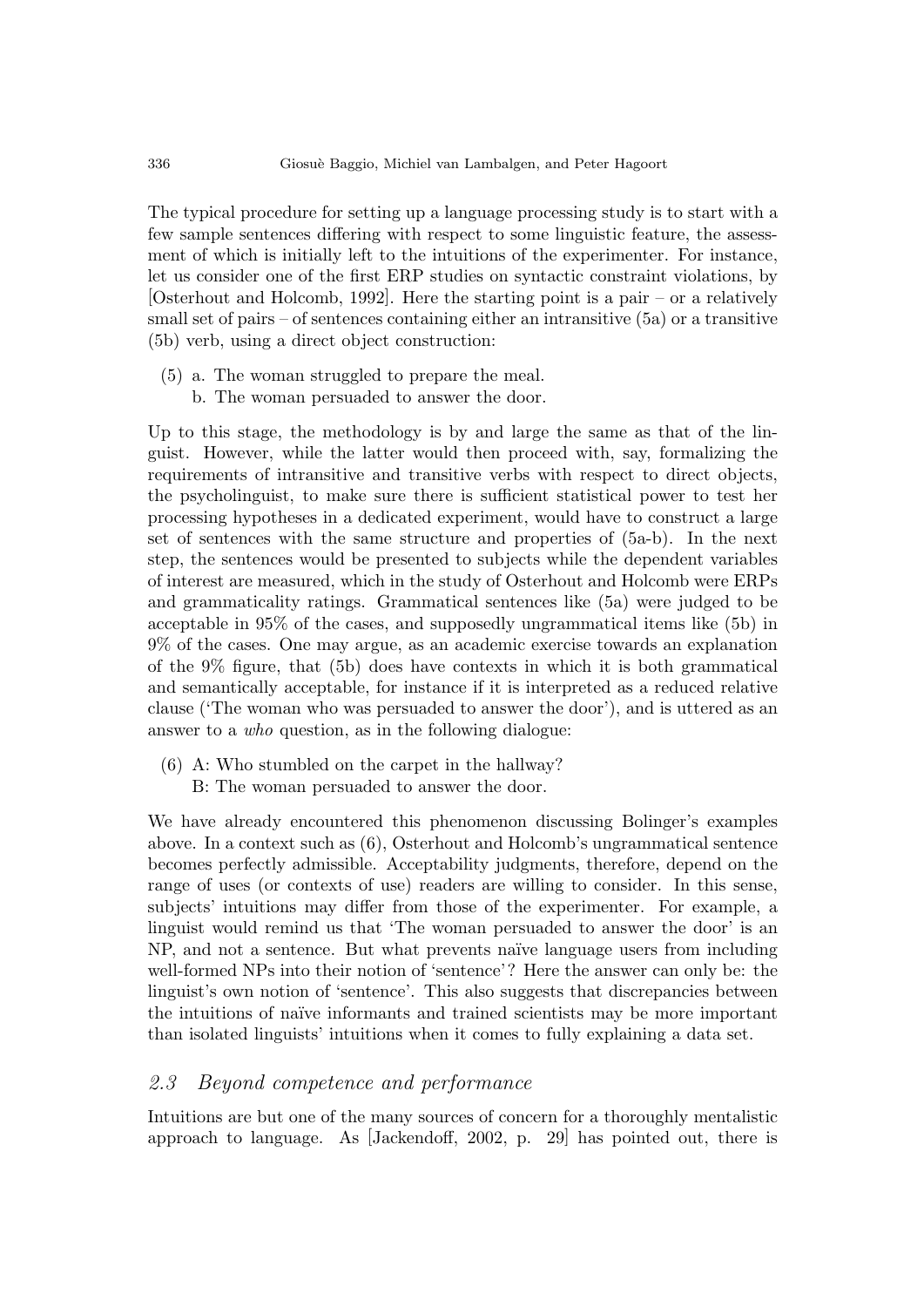a conflict, which roughly coincides with the dilemma as we described it above, between Chomsky's theoretical mentalism and traditional linguistic methodology as based on intuitions and on the competence/performance distinction. Mentalism requires at least a revision of that distinction. [Jackendoff, 2002] has addressed this issue, trying to find a more accommodating formulation which allows a natural interplay of linguistics and the cognitive sciences:

Chomsky views competence as an idealization abstracted away from the full range of linguistic behavior. As such, it deserves as much consideration as any idealization in science: if it yields interesting generalizations it is worthwhile. Still, one can make a distinction between 'soft' and 'hard' idealizations. A 'soft' idealization is acknowledged to be a matter of convenience, and one hopes eventually to find a natural way to re-integrate excluded factors. A standard example is the fiction of a frictionless plane in physics, which yields important generalizations about forces and energy. But one aspires eventually to go beyond the idealization and integrate friction into the picture. By contrast, a 'hard' idealization denies the need to go beyond itself; in the end it cuts itself off from the possibility of integration into a larger context.

It is my unfortunate impression that, over the years, Chomsky's articulation of the competence/performance distinction has moved from relatively soft  $\left[\ldots\right]$  to considerably harder. [Jackendoff, 2002, p. 33]

Jackendoff suggests we adopt a 'soft' competence/performance distinction, adding a third component to the framework  $Jackendoff, 2002$ . The theory of competence is seen as the characterization of phonologic, syntactic and semantic data structures as they are processed and stored in the brain of speakers during language acquisition. The theory of performance is the description of the actual occurrence of such data structures in language comprehension and production. The theory of neural instantiation is an account in terms of brain structures and processes of competence and performance. Jackendoff provides an architecture in which competence components (phonology, syntax and semantics, plus interface rules) interact in a manner that is consistent with the incrementality and the 'opportunism' (his label for immediacy) of language processing [Jackendoff, 2007]. However, to solve the dilemma described above, it is not enough to show that competence determines the state-space available to users of a language during performance  $Jackendoff$ , 2002, p. 56]. The issue is, rather, whether there is interplay between competence and performance, that is – turning Jackendoff's tag line upside down – whether the logic of processing dictates the logic of competence, and to what extent.

As we saw above, in his early writings Chomsky claimed that theories of competence have nothing to learn from processing data [Chomsky, 1965]. Minimalists have suggested that syntax is adapted to the requirements holding at the interface with other cognitive modules, such as the sensory-motor and conceptual systems. However, they deny what functionalists on the contrary accept, namely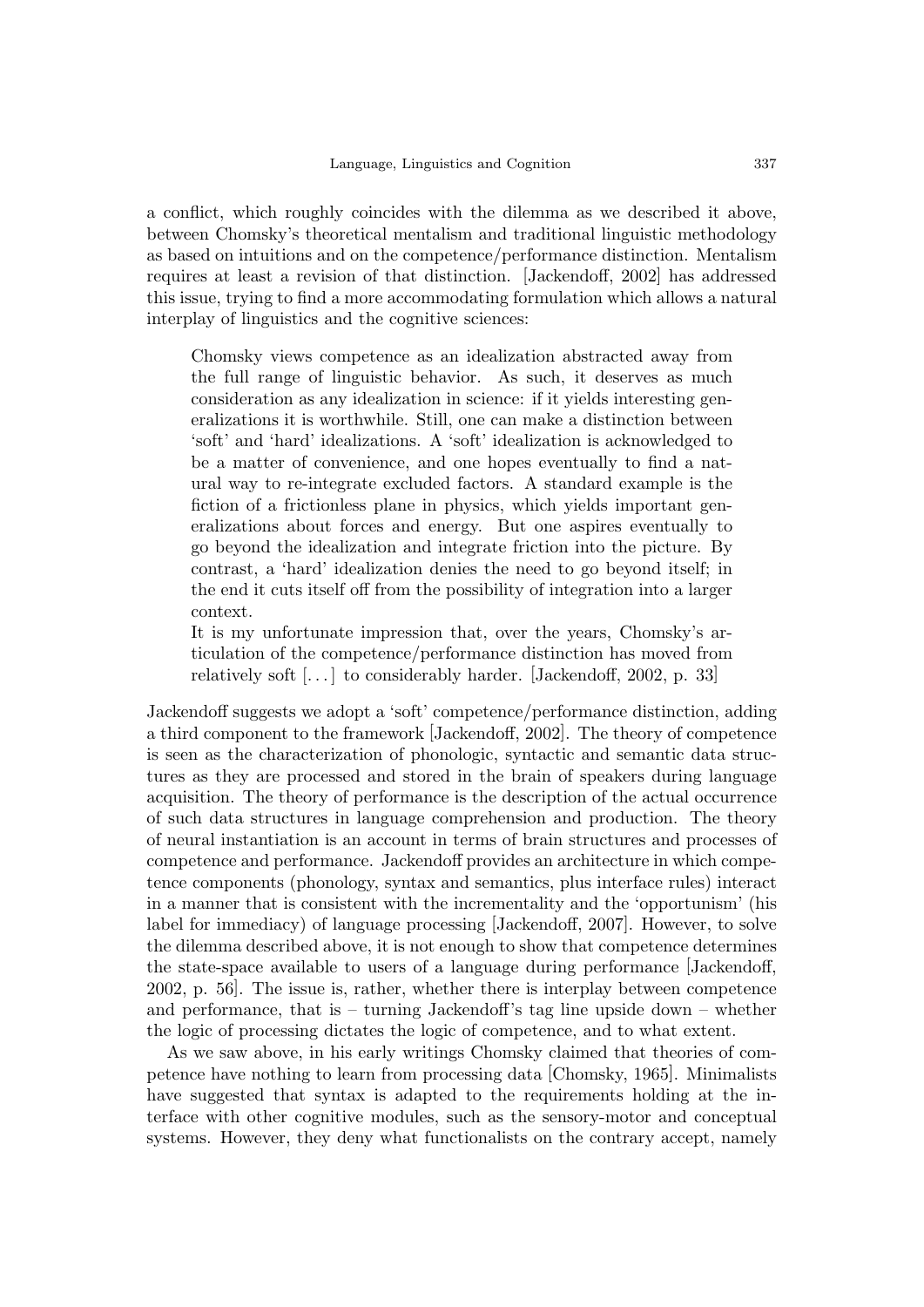that syntax is well-designed for use [Chomsky et al., 2002; Hauser et al., 2002; Fitch *et al.*, 2005. Evidence against adaptation to performance is provided, according to minimalists, by memory limitations, constructions such as garden-path and center embedding sentences, which seem suboptimal in various respects. Here two remarks are in order. The first is that such phenomena do not constitute evidence against adaptation *per se*, but rather (if anything like that is possible) against 'perfect' adaptation. Minimalists seem to commit what optimality theorists have called the 'fallacy of perfection' [McCarthy and Prince, 1994], consisting in confusing optimal outcomes, which are the result of equilibria between different variables, with best possible outcomes for just a subset of the factors involved, for instance the absence of unstable or ambiguous constructions (see [Pinker and Jackendo↵, 2005] for discussion). The second remark is that, even if we assume that competence is neither perfectly nor optimally adapted to use, it still seems conceivable that performance constraints shaped competence rules. Therefore, the problem is not whether language is an adaptation: that some traits of competence reflect the outcomes of adaptive evolutionary processes acting on actual brain systems, including adaptation to communication needs, seems to be a widely accepted view  $[Hauser et al., 2002; Pinker and Jackendorff, 2005;$ Fitch *et al.*, 2005. The problem is rather: (how) can we construct a methodological framework in which it is possible to determine what aspects of competence can be explained adaptively?

The reason why generative linguistics does not seem capable of addressing this issue is, in our opinion, to be attributed more to how performance is defined than to a rigid view of the competence/performance distinction. [Jackendoff, 2002, p. 30] rightly observes that in Chomsky's original proposal a large and heterogeneous set of phenomena were collapsed into 'performance': errors, shifts of attention, memory limitations, processing mechanisms, and so on. Only a very superficial assessment of the factors involved in language use could justify the notion that a single, relatively compact theory of performance could account for all those phenomena. It seems more reasonable to assume that different theories, developed using different analytical approaches, are necessary to understand how language interacts with memory and attention, how errors of different type and origin are produced (for also language disorders give rise to performance failures), and so on. We agree with Jackendoff on the characterization of competence and neural implementation, but we believe a more appropriate intermediate level should be chosen.

# 2.4 Marr's three-level scheme as applied to language

Jackendoff's updated view of the competence/performance distinction as a soft methodological separation, plus a theory of neural realization, resembles Marr's 1982 tripartite scheme for the analysis of cognitive systems [Spivey and Gonzalez-Marquez, 2003]. Marr suggested that cognitive processes should be modeled at three, nearly independent levels of analysis: a computational level (what is com-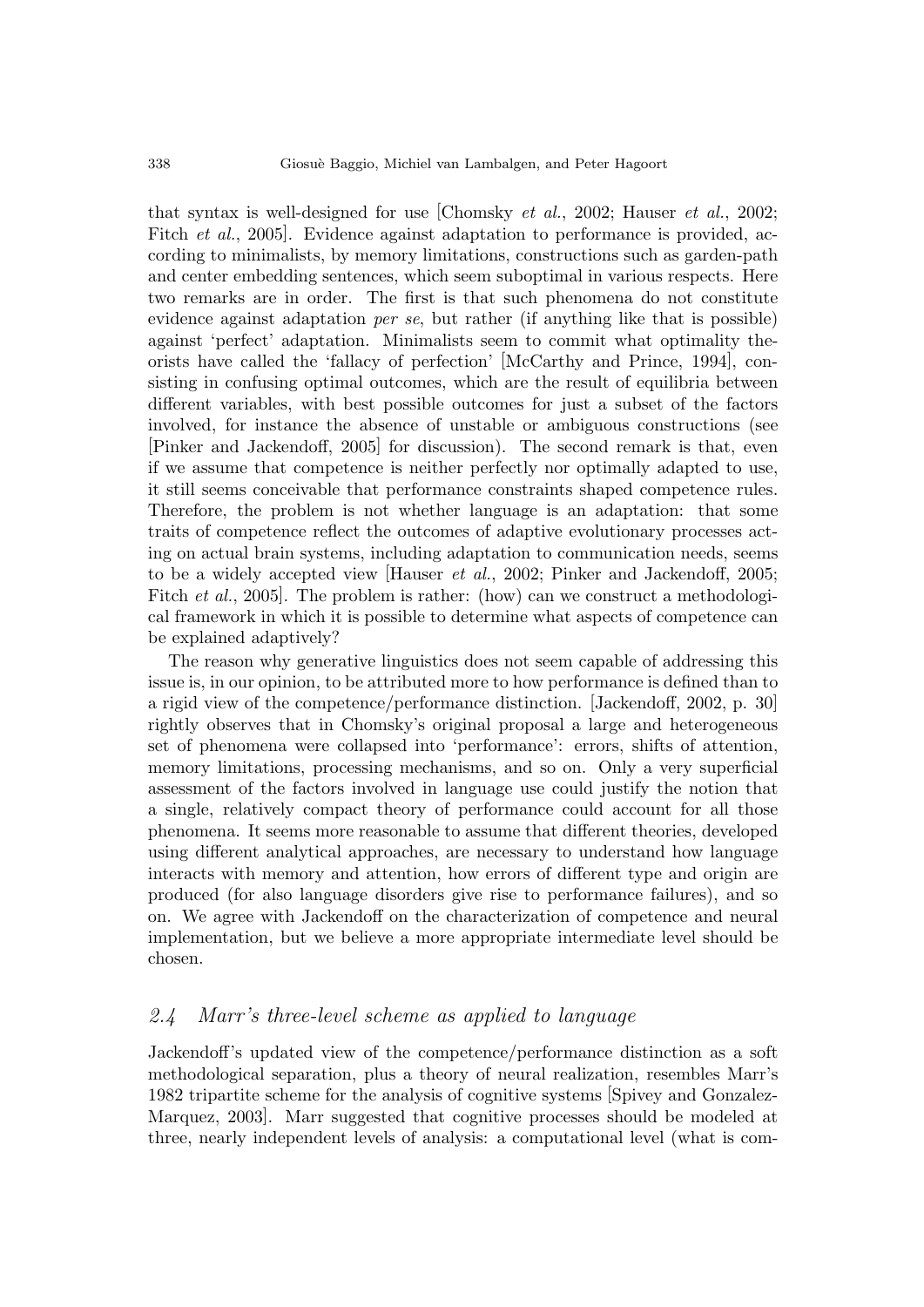puted?), an algorithmic level (how is computation carried out?), and a level of physical implementation (what are the properties of the real machines that can execute the algorithms?). From this perspective, Jackendoff's trajectory away from Chomsky appears incomplete. There is a partial redefinition of competence/performance, and the addition of a third level, but it is doubtful whether this move leads to the kind of transitions and mutual constraints between levels of analysis afforded by Marr's scheme. So it may be worth asking what would be the advantages of taking one step further, that is replacing the competence/performance distinction with Marr's distinction between computational and algorithmic analyses.

An important consequence of this choice is that performance theory is now seen as an intermediate level of analysis at which the algorithms and memory mechanisms supporting specific linguistic computations are described. That might seem a rather abrupt move, as it restricts the scope of performance to algorithms, and thereby leaves aside a large number of phenomena which, some might suggest, cannot be adequately treated in algorithmic terms. For instance, conscious inner speech is an important function of language [Carruthers, 1996; Carruthers, 2002], and one in which there seems to be no definite input-output mapping involved. On the other hand, for those phenomena that are best treated as structured inputoutput processes, for example language production and comprehension, Marr's framework allows competence theories, if properly construed, to be investigated as part of actual information processing systems. Applications of this idea to semantics will be shown below.

Does our appeal to Marr's three-level scheme solve the problems associated with the competence/performance distinction? It seems it does, because the variety of phenomena that were collapsed into performance can now be understood in their distinctive features. For instance, working memory as involved in a given task can be examined at the level of algorithms. The algorithmic analysis may suggest a description of the memory architecture and the memory resources required by the system, and this constitutes a first step toward an explanation in neural terms. Conversely, memory organization constrains the classes of algorithms that can be computed by that machine, and the type of data structures that the computational theory can produce. An example of bottom-up adjustment is Yngve's 1960 explanation of the dominance of right-branching over left-branching and centerembedding structures. Another example are 'minimal models' of discourse, as we shall see later.

In brief, one key feature of Marr's scheme is that the way levels of analysis are defined makes it easier to see how formal theories of grammar, language processing and neural computation could be integrated and mutually constrained. It seems that, preserving the notion of 'performance', and a fortiori 'competence', such wellconstrained formal routes between levels of analysis would become less accessible.

Below we apply this tentative methodological sketch to the semantics of tense, aspect and event structure. Our goal is to devise semantic analyses that are formally specified and cognitively motivated, that is, highlighting connections be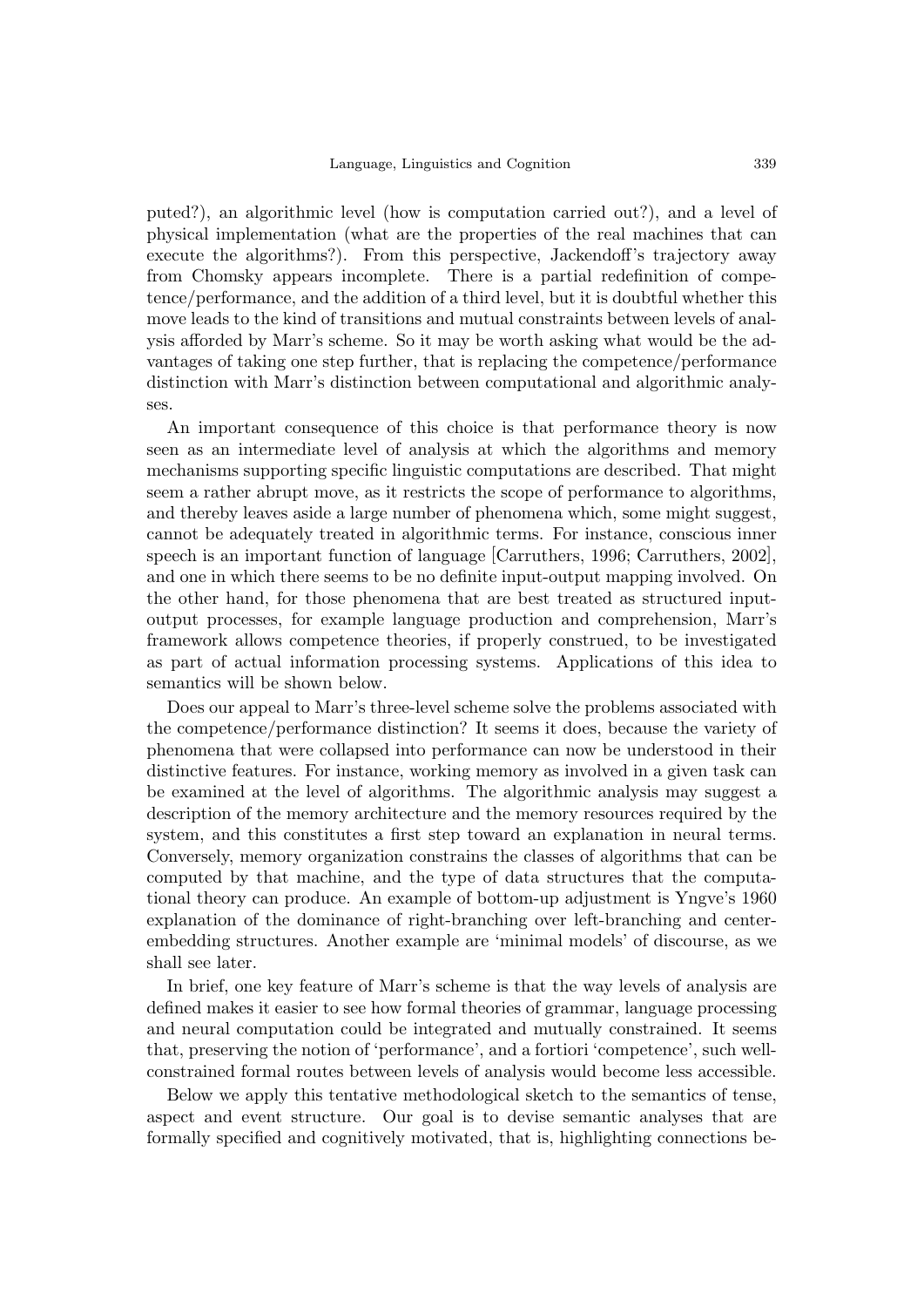tween the meanings of temporal expressions, planning and reasoning. The semantic analyses should also be algorithmically explicit, such that processing predictions, or general constraints on processing architecture, can be formulated. We hope to show that our theory of tense, aspect, and event structure not only meets these requirements, but can also be used to provide alternative explanations of existing experimental data on language comprehension. The last part of this chapter puts our enterprise into a wider neuroscience-oriented perspective, introducing the 'binding problem for semantics'.

#### 3 PLANNING, REASONING, MEANING

# 3.1 The cognitive substrates of tense and aspect

We see it as the essential purpose of tense and aspect to facilitate the computation of event structure as described in a narrative. One consequence of this characterization is that, contrary to what generative and formal semantic approaches maintain, it is not very useful to study tense and aspect at the sentence level only. Tense, aspect and event structure really come into their own only at the discourse level [Comrie, 1976; Comrie, 1985]. Tense and aspect, however, cannot by themselves determine event structure, and must recruit world knowledge. Examples (7a-c) will make clear what we have in mind.

French has several past tenses (Passé Simple, Imparfait, Passé Composé), which differ in their aspectual contributions. The following mini-discourses in French<sup>5</sup> all consist of one sentence in the Imparfait and one in the Passé Simple. However, the structure of the set of events differs in each case.

 $(7)$  a. Il faisait chaud. Jean ôta sa veste. (Imp, PS) It was hot. Jean took off his sweater. b. Jean attrapa une contravention. Il roulait trop vite. (PS, Imp) Jean got a ticket. He was driving too fast. c. Jean appuya sur l'interrupteur. La lumière l'éblouissait. (PS, Imp) Jean pushed the button. The light blinded him.

In the first example, the Imp-sentence describes the background against which the event described by the PS-sentence occurs. In the second example, the PS-event terminates the Imp-event, whereas in the third one the relation is rather one of initiation. These discourses indicate that world knowledge in the form of knowledge of causal relations is an essential ingredient in determining event structure. This knowledge is mostly applied automatically, but may also be consciously recruited if the automatic processing leaves the event structure underdetermined. It is the task of cognitive science to determine what this algorithm looks like, and how

<sup>5</sup>Taken from an unpublished manuscript on French tenses by [Kamp and Rohrer, 1985]. See also [Eberle and Kasper, 1989] and [Asher and Lascarides, 2003].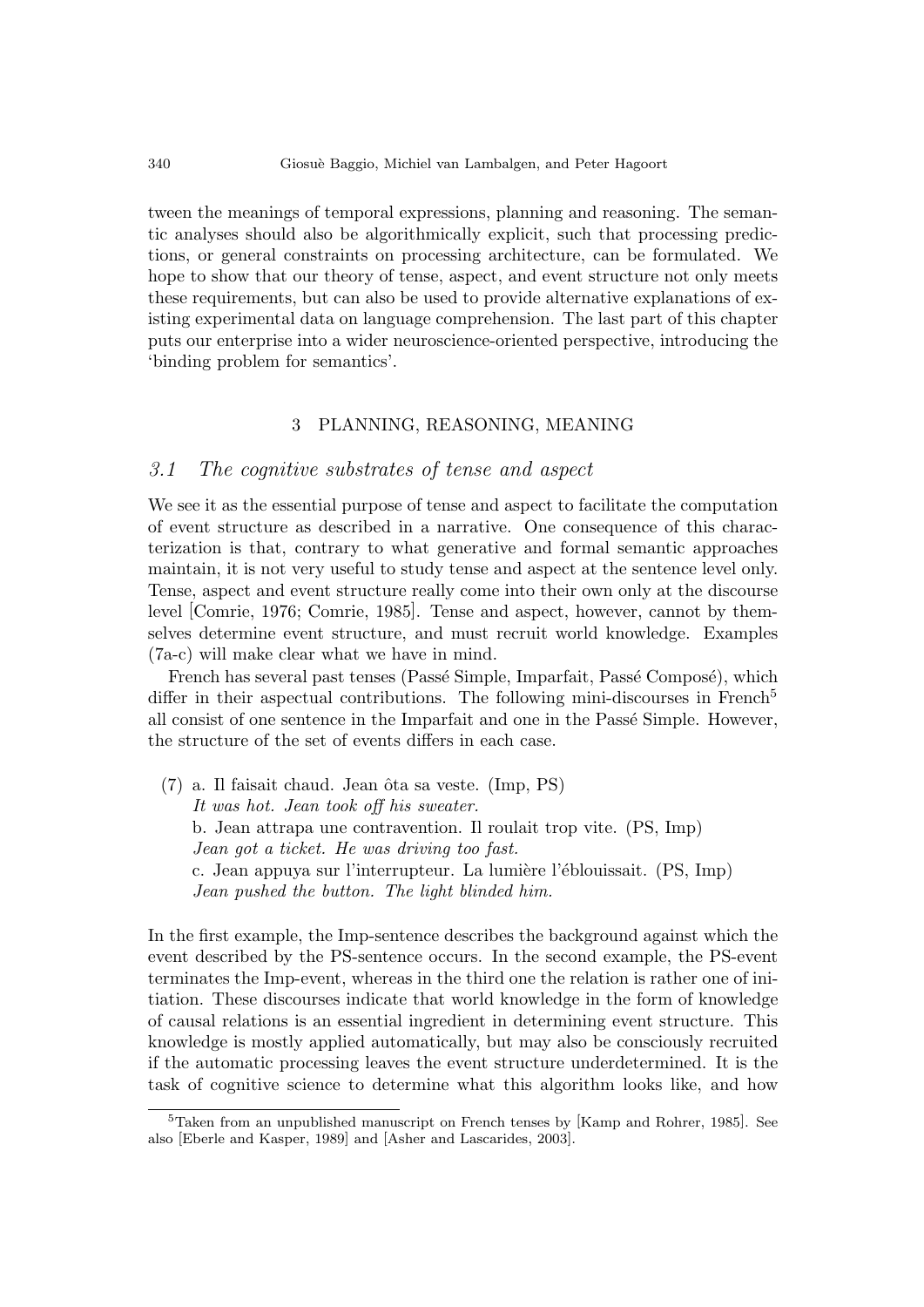it is actually implemented. The prominent role of causal relationships in (7a-c) suggests a direction in which to look for that algorithm.<sup>6</sup>

# 3.2 Planning, causality and the ordering of events

Stated bluntly, our hypothesis is:

The ability to automatically derive the discourse model determined by a narrative is subserved by the ability to compute plans to achieve a goal.

At first this hypothesis may seem unintelligible: what do goals and plans have to do with discourse? But as we will see, it is possible, indeed advantageous, to represent tense and aspect formally as goals to be satisfied. A discourse then sets up a system of interlocking goals, which is at least formally similar to the complex goals that occur in, say, motor planning. The hypothesis then says that the formal similarity arises from the fact that the very same cognitive mechanism is responsible for dealing with goals in both domains, motor control and language processing.

Here we present several converging lines of evidence which lend some plausibility to this conjecture. Firstly, at a very general level one can say that a distinguishing feature of human cognition is that it is goal-oriented, with goals that range from very short-term (get a glass of water) to very long-term (having sufficient income after retirement). In each case, the goal is accompanied by a plan which produces an ordered collection of actions, be they motor actions or transfers of money to a special account. More precisely, planning consists in

the construction of a *sequence*<sup>7</sup> of actions which will achieve a given goal, taking into account properties of the world and the agent, and also events that might occur in the world.

Given the ubiquity of goal-plan organisation in human cognition, it is not surprising that there have been numerous attempts to link the language capacity with the planning capacity. The setting is usually a discussion of the origins of language. Even if it is granted that some non-human primates have learned a primitive form of language, there is still a striking difference in language proficiency between chimpanzees and ourselves. It is still a matter of ongoing debate to determine exactly what this difference consists in. Some would say that the difference is in the syntax: human syntax is recursive, the chimpanzee's syntax (if that is the word) is not. One may then point to an analogy between language and

<sup>&</sup>lt;sup>6</sup>There is a body of literature on what are called 'situation models' (what we have called 'discourse models' or 'event structures') which contains suggestive evidence to show that these models not only represent objects and events introduced by the discourse, but also general and specific causal information about the world not explicitly mentioned in the discourse. Space constraints forbid extensive discussion of this line of research; we can only direct the reader to the survey article [Zwaan and Radvansky, 1998].

<sup>7</sup>More complex plans are possible, involving overlapping actions.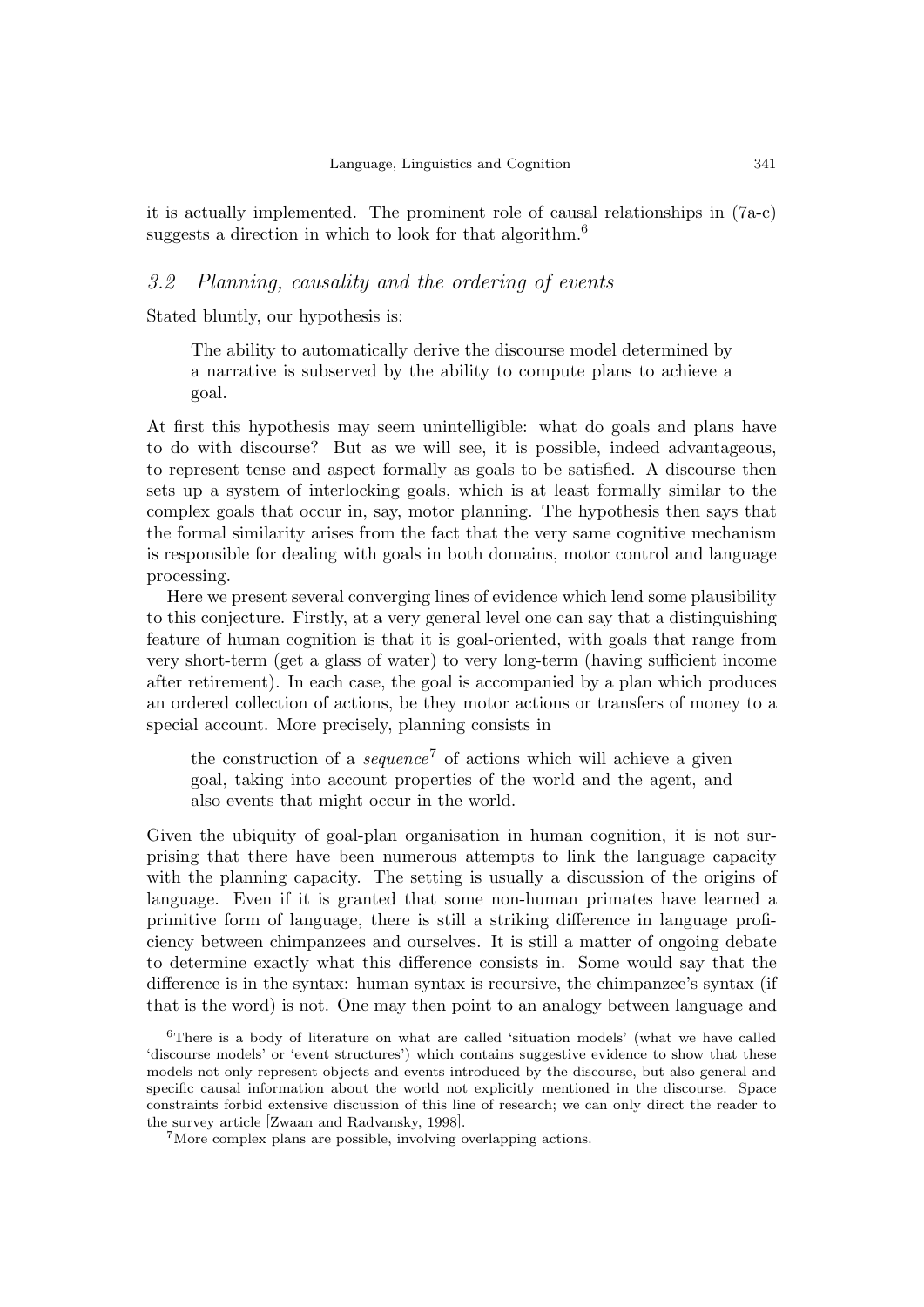planning. Language production can be characterized as transforming a semantic structure, to which the notion of linearity may not be applicable, into linear form, that is an utterance. Planning also involves linearization, and that is how the language-planning connection is drawn. An alternative strategy, not inconsistent with the first, is to show that the recursive structure of syntax is linked to the recursive structure (or hierarchical organization) of plans [Greenfield, 1991; Steedman, 2002]. Non-human primates engage in planning for time spans not exceeding 48 hours, as is known since Kohler's 1925 observations. This has also been attested in squirrel monkeys in experiments by [McGonigle et al., 2003]. What these experiments jointly show is that on the one hand planning provides a link between humans and non-human primates, but that on the other hand complex planning sets humans apart from non-human primates. As such the planning capacity can be a starting point for discussions of the origins of language because it may account for both continuity (capacity for planning shared between humans and their ancestors) and change (increased capacity for planning leading to human linguistic abilities).

A more direct connection between language and planning, and one focussing on semantics rather than syntax, was investigated experimentally by [Trabasso and Stein, 1994] in a paper whose title sums up their program: Using goal-plan knowledge to merge the past with the present and the future in narrating events on-line. Trabasso and Stein argue that "the plan unites the past (a desired state) with the present (an attempt) and the future (the attainment of that state)" [Trabasso and Stein, 1994, p. 322], "[c]ausality and planning provide the medium through which the past is glued to the present and future" [Trabasso and Stein, 1994, p. 347]. They present the results of a study in which children and adults were asked to narrate a sequence of 24 scenes in a picture storybook called Frog, where are you?, in which a boy tries to find his pet frog which has escaped from its jar.<sup>8</sup> The drawings depict various failed attempts, until the boy finds his frog by accident. The aim of the study is to determine what linguistic devices, in particular temporal expressions, children use to narrate the story as a function of age. The authors provide some protocols which show a child of age 3 narrating the story in a tenseless fashion, describing a sequence of objects and actions without relating them to other objects and actions. None of the encoded actions is relevant to the boy's ultimate goal. Temporal sequencing comes at age 4, and now some of the encoded actions are relevant to the goal. Explicit awareness that a particular action is instrumental towards the goal shows up at age 5. At age 9, action-goal relationships are marked increasingly, and (normal) adults structure the narrative completely as a series of failed or successful attempts to reach the goal. Thus we see that part of what is involved in language learning is acquiring the ability to produce discourse in such a way that a goal-plan structure is induced in the hearer.

<sup>8</sup>This is a classic experimental paradigm for investigating the acquisition of temporal notions in children. See Berman and Slobin [Berman and Slobin, 1994] for methods, results and, last but not least, the frog pictures themselves. We will come back to this paradigm when discussing use of verb tense in children with ADHD in section 3.2.3.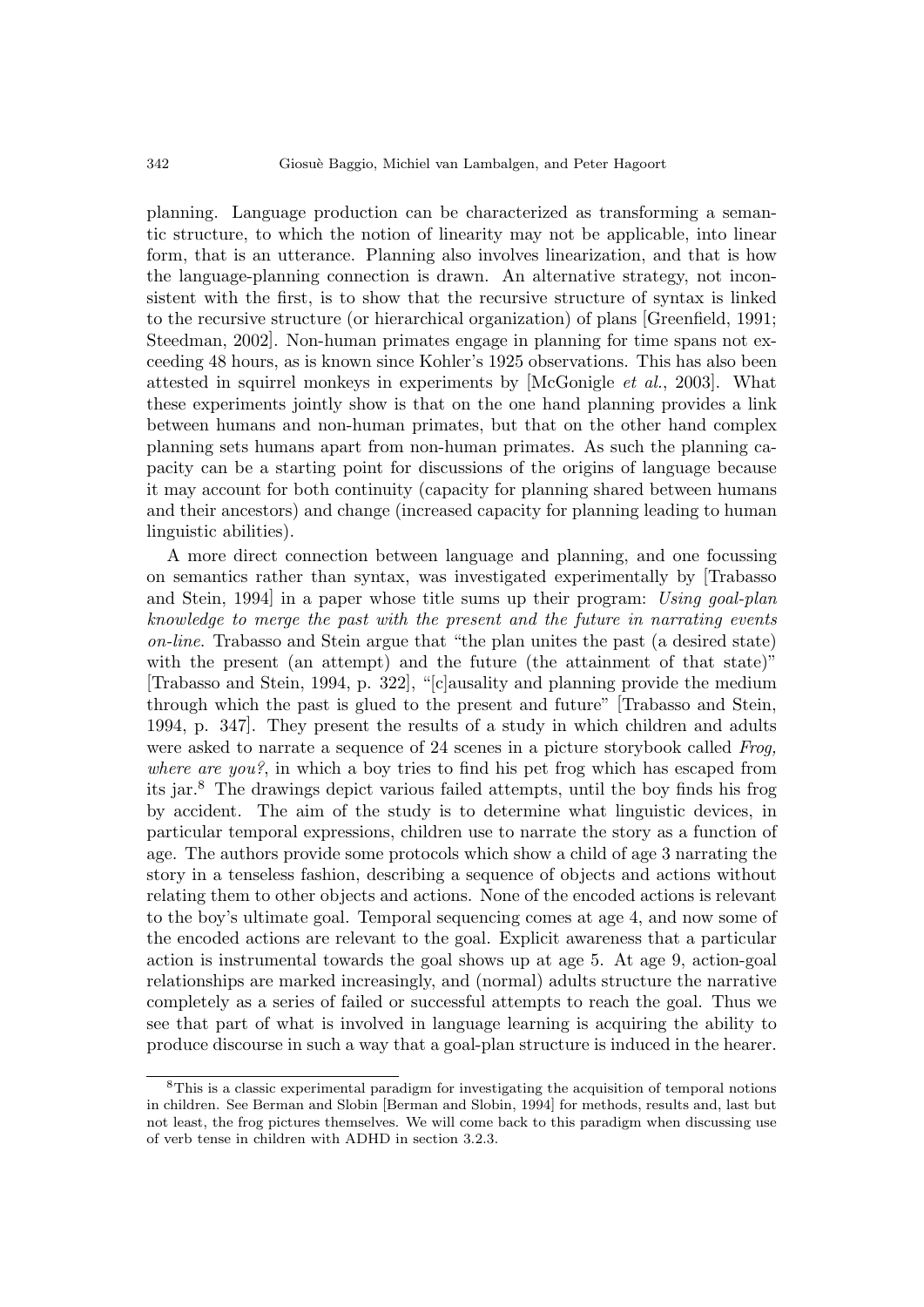The authors' claim is that such discourse models are never mere enumerations of events, but that our very mental representation of time privileges discourse models in which events can be viewed as part of a plan.

Our proposal is that also when viewed computationally, discourse models are best treated as plans, i.e. as output of the planning mechanism. Indeed, it is of some interest to observe that the ingredients that jointly enable planning have a prominent role to play in the construction of a discourse model. Take for instance causality, shown to be involved in the interpretation of (7a-c). Planning essentially requires knowledge of the causal effects of actions as well as of the causal effects of possible events in the world. Accordingly, the planning capacity must have devised ways of retrieving such knowledge from memory. Planning also essentially involves ordering actions with respect to each other and to events occurring in the world which are not dependent upon the agent. Furthermore, the resulting structure must be held in memory at least until the desired goal is attained. The reader can easily envisage this by considering the planning steps that lead to a pile of pancakes. For instance, causal knowledge dictates that one has to pour oil in the frying-pan before putting in the batter, and this knowledge has to remain active as long as one is not finished.

While the preceding considerations point to some data structures common to both plans and discourse models, the fundamental logical connection between discourse processing and planning is that both are non-monotonic. When we plan, deliberately or automatically, we do so in virtue of our best guess about the world in which we have to execute our plan. We may plan for what to do if we miss the bus, but we don't plan for what to do if the bus doesn't come because the gravitational constant changes, even though that is a logical possibility. Similarly, the computation of a discourse structure may be non-monotonic. For instance, the reader who sees (8a) is likely to infer (that is, to read off from the discourse model) that Bill is no longer a member, but that implicature can easily be canceled, as in (8b):

- (8) a. Bill used to be a member of a subversive organization.
	- b. Bill used to be a member of a subversive organization, and he still is.

The discourse model belonging to (8b) is not simply an extension of the one for (8a), although (8b) is an extension of (8a); but the temporal interpretation of the main clause must be recomputed in going from (8a) to (8b). We will see more examples of this phenomenon when investigating the relation between verb tenses and planning.

We propose that the link between planning and temporal semantics is provided by the notion of goal. In both comprehension and production, the goal interpreting the tensed VP is to introduce the event corresponding to the tensed VP into the already existing event structure. This goal always has two components:

- 1. location of event in time;
- 2. meshing it with other events.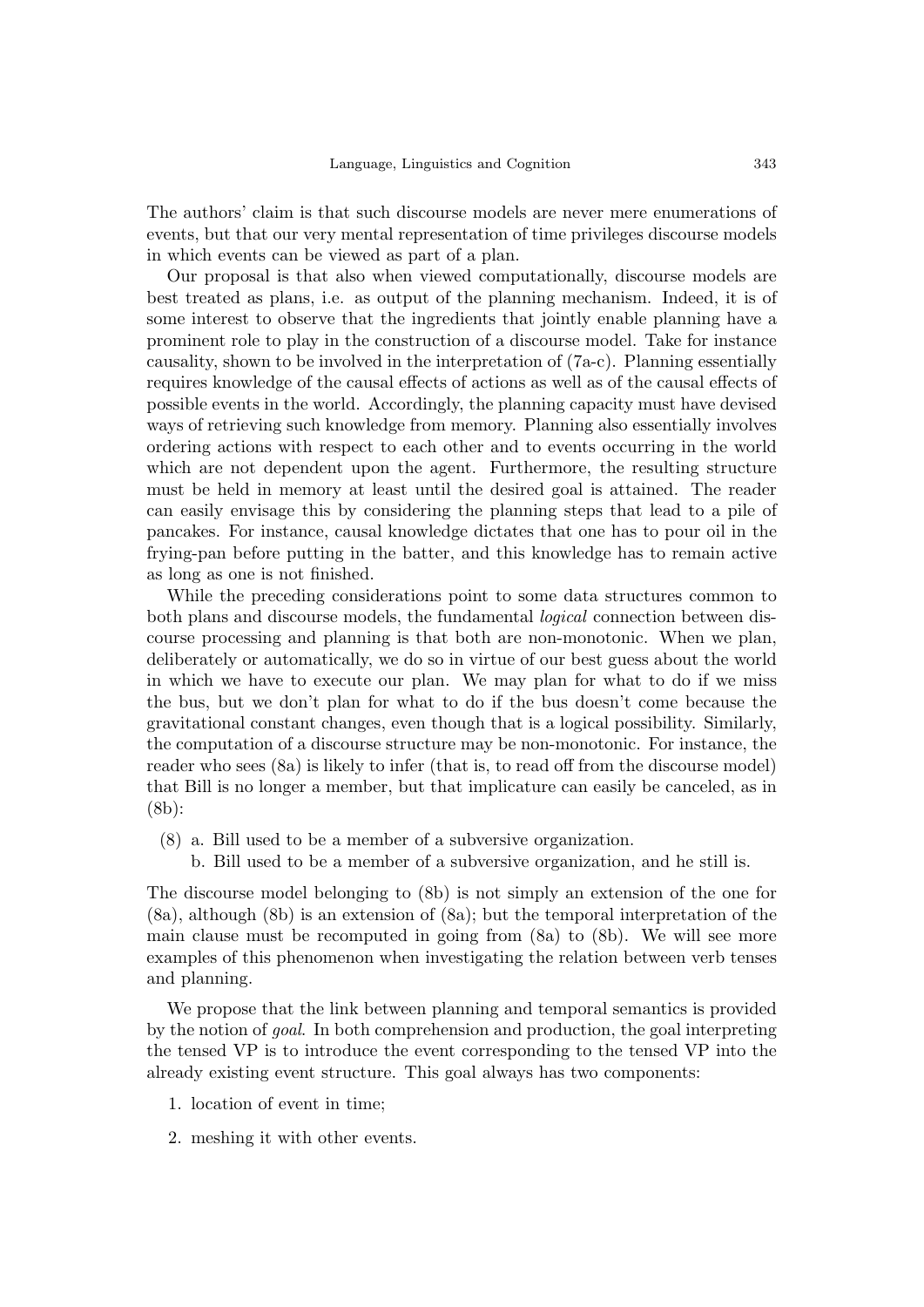The role of planning is to establish definite temporal relationships between the events involved.

How planning can do this is best illustrated by means of an example. Consider what goes on in comprehending

(9) Max fell. John pushed him.

On one prominent reading, the event described in the second sentence precedes, indeed causes, that described in the first sentence. The relevant goals are in this case:

update discourse with past event  $e_1 = fall(m)$  and fit  $e_1$  in context update discourse with past event  $e_2 = push(j, m)$  and fit  $e_2$  in context

Planning must determine the order of  $e_1$  and  $e_2$ , and to do so the planning system recruits causal knowledge as well as the principle that causes precede effects. We sketch an informal argument here; the next subsection gives more formal details, necessary to understand the connection between discourse processing viewed as non-monotonic computation, and traces of this computation in neural responses. The informal argument runs like this. There is (assumed to be) no context yet in which  $e_1$  must be processed, so  $e_1$  is simply located in the past. When it comes to interpreting  $e_2$ , we have a context  $(e_1)$ . The planning mechanism now retrieves possible relationships involving both  $e_1$  and  $e_2$ , and one of these is that a push initiates falling. Since the cause comes before its effect, this yields that  $e_2$  precedes  $e_1$ . Observe that this is a default inference only; as we will see, it is possible to unify  $e_1$  and  $e_2$  with other material such that their temporal order becomes reversed.

### 3.2.1 Computations on event structures  $9$

To give the reader a detailed picture of what goes on in such computations, we have to introduce some notation, borrowed from the Event Calculus [van Lambalgen and Hamm, 2004], which will also be useful for our discussion of the 'binding problem' later in this chapter. We make a distinction between *events* (denoted  $e, e', ..., e_0, ...$ ) and processes or fluents (denoted  $f, f', ..., f_0, ...$ ). We say that events occur or happen at a particular time, and represent this by the expression  $Happens(e, t)$ . By contrast, processes do not occur, but are going on at a particular time, and for this we use the predicate  $HoldsAt(f, t)$ . Events and processes can stand in causal relations. For instance, an event may kick off a process: *Initiates(e, f, t)*; or it may end one:  $Terminates(e, f, t)$ . We will use these predicates to mean the causal relation only. It is not implied that e actually occurs. Finally, a useful predicate is Clipped(s, f, t), which says that between times s and t an event occurs which terminates the process f. The predicates just introduced are related by axioms, of which we shall see a glimpse below. With this notation, and using  $\mathcal{P}\varphi(x)$  succeeds

<sup>&</sup>lt;sup>9</sup>This section can be skipped by readers who have never seen the Event Calculus before.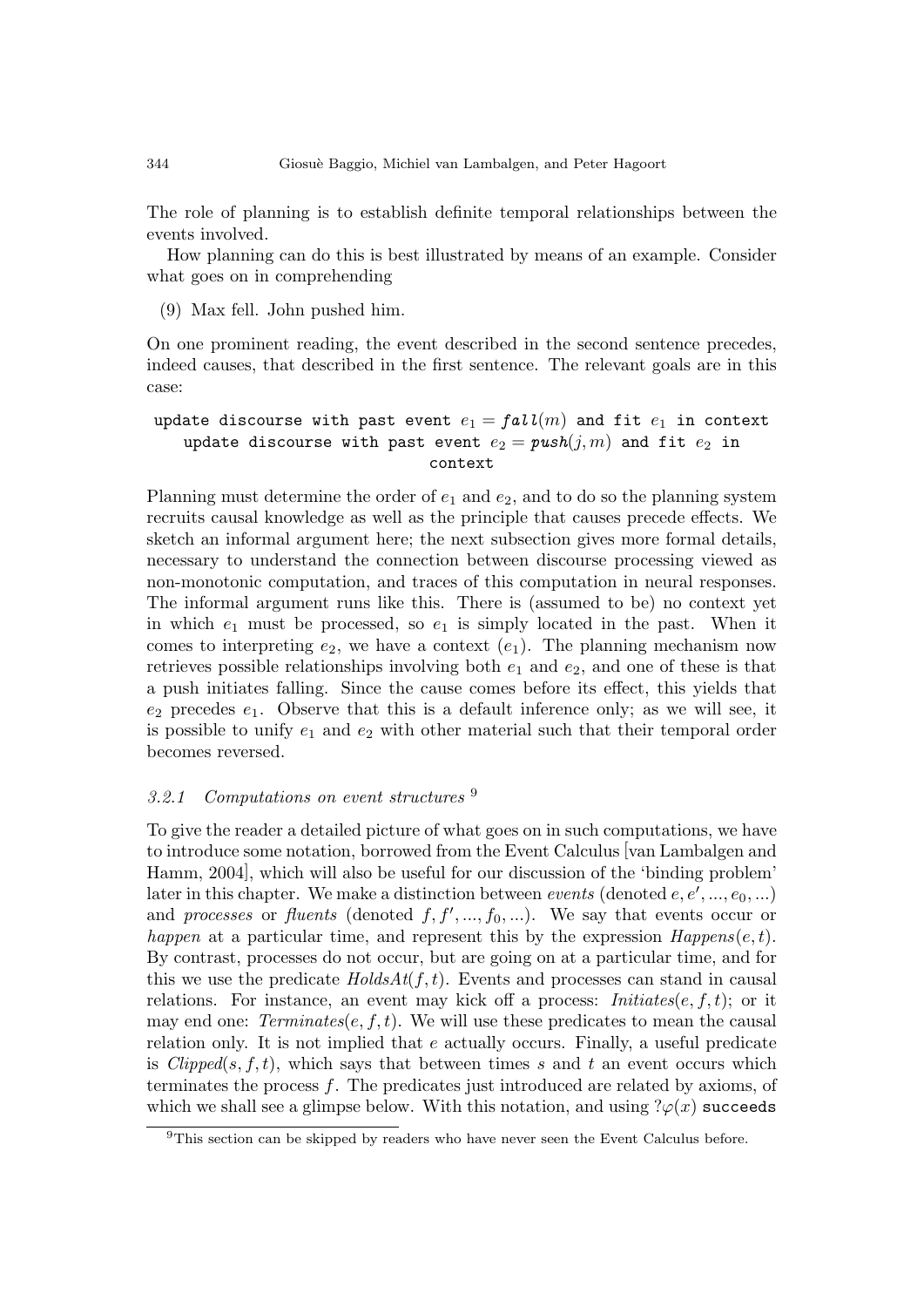to abbreviate: 'make it the case in our discourse model that  $\varphi(x)$ ',<sup>10</sup> we can write the two update instructions involved in comprehending the discourse as:

- (10)  $?$  Happens $(e_1, t)$ ,  $t < now$ , Happens $(e', t')$  succeeds
- (11)  $?$  Happens( $e_2$ , s), s < now, Happens( $e''$ ,  $t''$ ) succeeds

Here  $e'$  and  $e''$  are variables for event types in the discourse context which have to be found by substitution or, more precisely, unification. These two update instructions have to be executed so that  $e'' = e_1$  and  $s < t''$ . If 'Max fell' is the first sentence of the discourse, we may disregard  $e'.<sup>11</sup>$  In order to formulate the causal knowledge relevant to the execution of these instructions, we introduce a process f (falling) corresponding to the event  $e_1 = \text{fall}(m)$ , where f,  $e_1$  and  $e_2$  are related by the following statements:

- (12)  $HoldsAt(f, t) \rightarrow Happens(e_1, t)$
- (13) Initiates(e<sub>2</sub>, f, s)

The system processing the discourse will first satisfy the update request corresponding to 'Max fell' by locating the event  $e_1$  in the past of the moment of speech. The second sentence, 'John pushed him', is represented by the request (11) which contains the variable  $e''$ . The system will try to satisfy the goal by reducing it using relevant causal knowledge. Applying (12) and unifying<sup>12</sup>  $e'' = e_1$  $fall(m)$ , the second request (11) is reduced to:

(14) 
$$
? \text{Happens}(e_2, s), s < now, \text{Happens}(e_1, t''), \text{HoldsAt}(f, t'')
$$
 succeeds

The system now applies a general causal principle, known as inertia, which says that, if an event e has kicked off a process  $f$  at time  $t$ , and nothing happens to terminate the process between t and  $t'$ , then f is still going on at  $t'$ . This principle rules out spontaneous changes, that is changes which are not caused by occurrences of events. Inertia can be formulated as the following axiom:

(15)  $Happens(e, t) \wedge Initiates(e, f, t) \wedge t < t' \wedge \neg Clipped(t, f, t') \rightarrow HoldsAt(f, t')$ 

Using this axiom, the request (14) is further reduced to:

(16) ? Happens $(e_2, s)$ ,  $s < now$ , Happens $(e_1, t'')$ , Happens $(e, t)$ , Initiates $(e, f, t)$ ,  $t <$  $t'',$ 

 $\neg Clipped(t, f, t'')$  succeeds

<sup>&</sup>lt;sup>10</sup>This notation derives from logic programming. By itself,  $?\varphi(x)$  denotes a *goal* or *query*, a request for a value a of x such that  $\varphi(a)$  is true. The answer may be negative, if the database against which  $\varphi(x)$  is checked contains no such individual. By ? $\varphi(x)$  succeeds we mean that in such cases the database must be updated with an a making  $\varphi$  true. These instructions or requests for updates are also known as integrity constraints.

<sup>&</sup>lt;sup>11</sup>Here we regard context as provided by the preceding discourse, but one may conceive of 'forward-looking' notions of context as well.

<sup>12</sup>This form of unification will be important in our discussion of the 'binding problem' for language.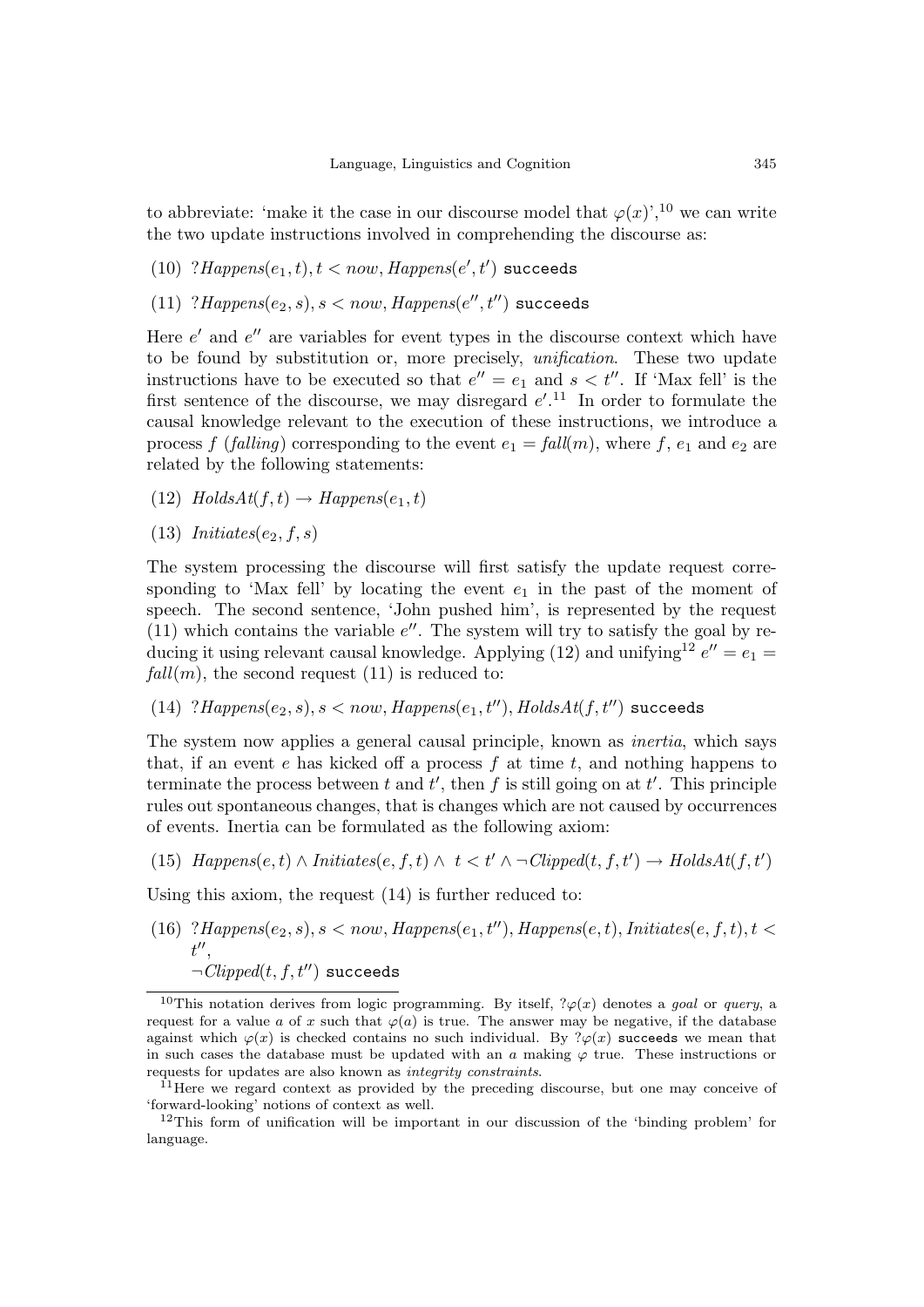Using (13) and unifying  $e = e_2 = push(j, m)$  and  $s = t$  we reduce this request to:

(17)  $?$  *Happens*( $e_2$ ,  $s$ ),  $s$  < now,  $Happens(e_1, t'')$ ,  $s$  <  $t''$ ,  $\neg$ *Clipped*( $s$ ,  $f$ , $t''$ ) succeeds

This is a definite update request which almost says that *push* precedes *fall*, except for the formula  $\neg Clipped(s, f, t'')$ , which expresses that f has not been terminated between s and  $t''$ . If f were terminated between s and  $t''$ , we would have a situation as in:

(18) Max fell. John pushed him a second time and Max fell all the way to the bottom of the pit.

Since we have no positive information to this effect, we may assume  $\neg Clipped(s, f, t'')$ . This form of argument is also known as closed world reasoning: 'assume all those propositions to be false which you have no reason to assume to be true'. Closed world reasoning is essential to planning, and to discourse comprehension, as it allows one to discount events which are logically possible but in practice irrelevant. The final update request is thus:

(19)  $?$ Happens $(e_2, s)$ ,  $s < now$ , Happens $(e_1, t'')$ ,  $s < t''$  succeeds

which is the instruction to update the discourse model with the past events  $e_1$  and  $e_2$  such that  $e_2$  precedes  $e_1$ .

Just as plans may have to be revised in mid-execution (for instance, if it turns out there is not sufficient oil to produce the projected number of pancakes), discourse models may have to be recomputed when additional information is provided. Suppose the discourse does not stop after 'John pushed him' but, instead, continues:

(20) Max fell. John pushed him, or rather what was left of him, over the edge.

One obvious interpretation is that now  $e_2 = push(j, m)$  comes after  $e_1 = fall(m)$ . This is the result of a recomputation, since after the first 'him' the hearer may have inferred that  $e_2$  precedes  $e_1$ . Let us give a brief, informal sketch of this recomputation. The phrase 'or rather what was left of him' suggests Max is now *dead*, therefore the update request corresponding to the second sentence is something like:

(21) ?  $Happens(e_2, s)$ ,  $s < now$ ,  $HoldsAt(dead(m), s)$ ,  $Happens(e'', t'')$  succeeds

perhaps together with a requirement to the effect that the entire pushing event occurs while  $dead(m)$  obtains. It now seems reasonable to assume that, at the start of falling (the process denoted by f), Max is still alive. Unifying  $e'' = e_1$  and applying property (12), the request reduces to finding instants  $s, t''$  such that:

(22) ?  $Happens(e_2, s)$ ,  $s < now$ ,  $HoldsAt(dead(m), s)$ ,  $HoldsAt(alive(m), t'')$ ,  $Happens(e_1, t'')$  succeeds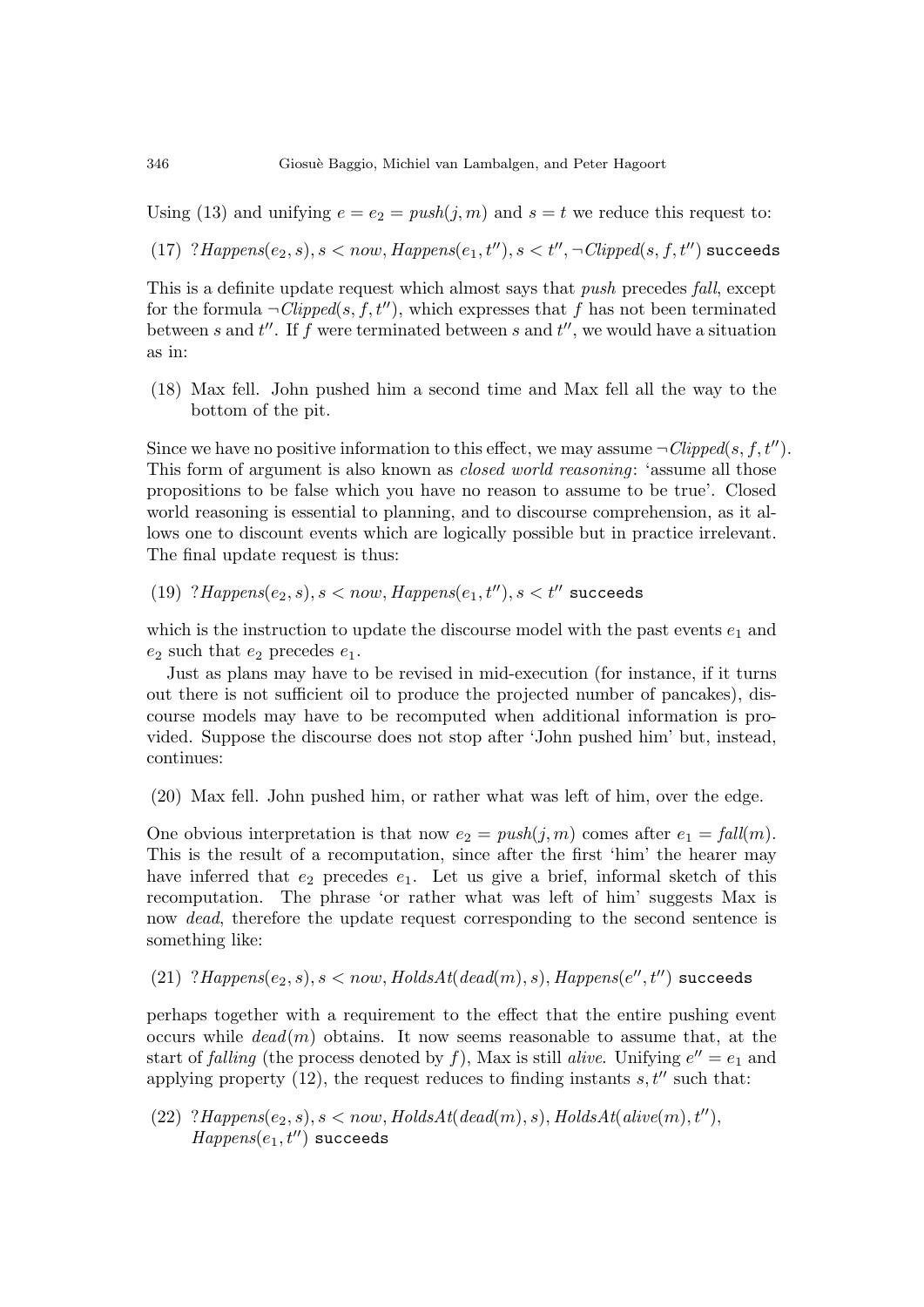can be satisfied. Since alive always precedes dead and not conversely, it follows that we must have that  $e_1 = \text{fall precedes } e_2 = \text{push}$ .

In summary, what we have outlined here is a computational mechanism for determining event structure from discourse, based on planning. Temporal expressions are hypothesized to determine requests to be satisfied by an update of the current discourse model. Processing these requests involves unification, search through semantic memory, as well as setting up temporary structures in working memory.

### 3.2.2 Computing event structures for (PS, Imp) combinations

Similar arguments apply to the French examples with which we started this section:

 $(7)$  a. Il faisait chaud. Jean ôta sa veste. (Imp, PS) It was hot. Jean took off his sweater.

Intuitively, this narrative determines an event structure in which hot acts as a background which is true all the time, and the foregrounded event (taking off one's sweater) is located within this background. One arrives at this structure by means of the following argument. World knowledge contains no causal link to the effect that taking off one's sweater changes the temperature. The goal corresponding to the first sentence dictates that it is hot at some time t before now. By the principle of inertia, the state hot must either hold initially (at the beginning of the narrative) or have been initiated. The latter requires the occurrence of an initiating event, which is however not given by the discourse. Therefore, hot holds initially. Similarly, no terminating event is mentioned, so hot extends indefinitely, and it follows that the event described by the second sentence must be positioned inside hot.

The second example dates back to the bygone days when speeding cars were stopped by the police instead of being photographed:

(7) b. Jean attrapa une contravention. Il roulait trop vite. (PS, Imp) Jean got a ticket. He was driving too fast.

It is given that the event of getting a ticket occurred sometime in the past, and it is also given that the fluent speeding was true sometime in the past. Hence, it holds initially or has been initiated. We have to determine the relative position of event and fluent. World knowledge yields that getting a ticket terminates, but does not initiate speeding. Because this is the only event mentioned, speeding holds from the beginning of discourse, and is not reinitiated once it has been terminated.

In the third example, the same order of the tenses yields a different event order, guided by the application of causal knowledge:

(7) c. Jean appuya sur l'interrupteur. La lumière l'éblouissait. (PS, Imp). Jean pushed the button. The light blinded him.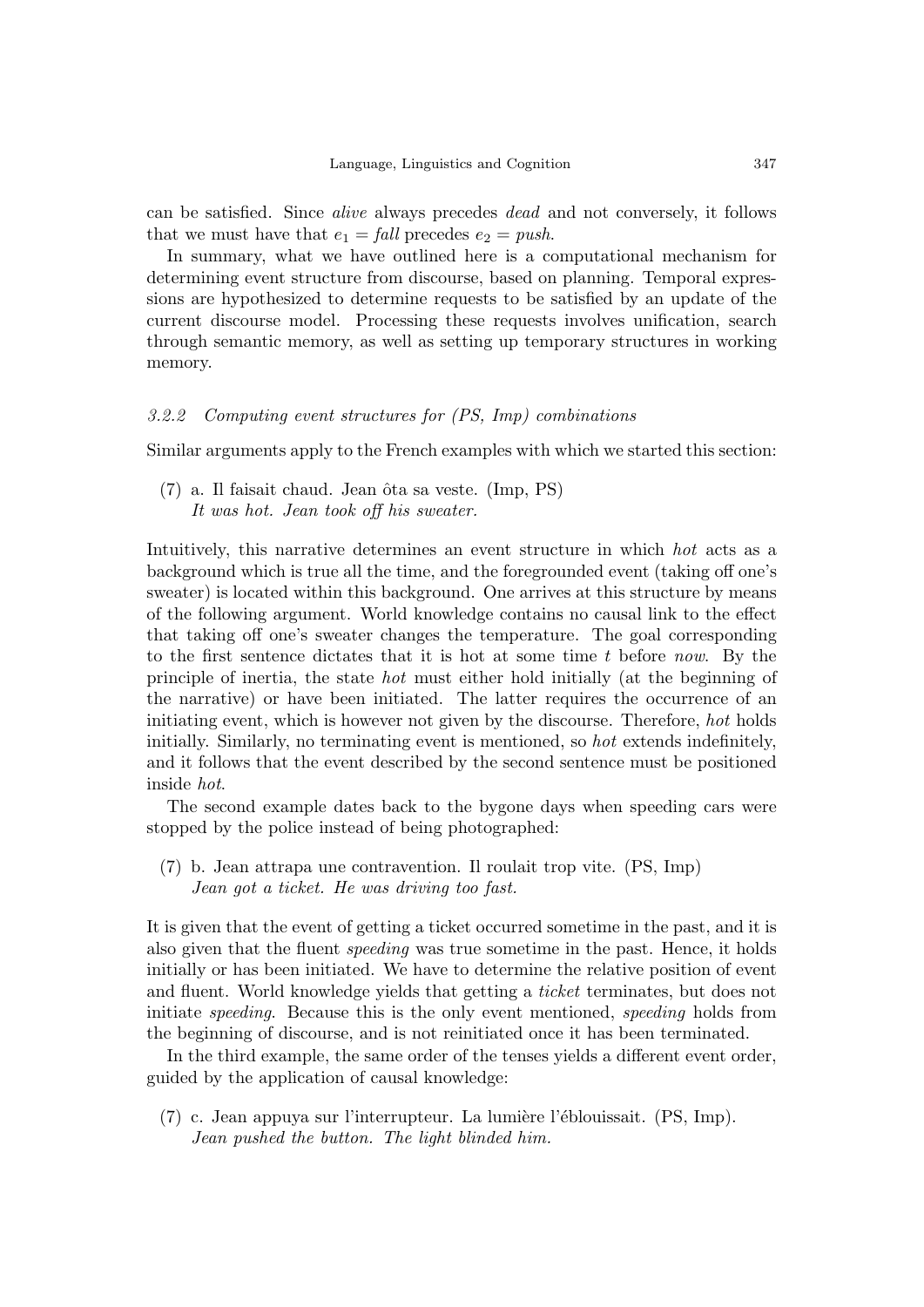One (occurrence of an) action is mentioned, pushing the light button, which has the causal effect of initiating the light being on when its current state is off. No terminating event is mentioned, therefore the light remains on. It also follows that the light must be off for some time prior to being switched on, and that it must be off at the beginning of discourse. The definite article in  $'La$  lumière' leads to a search for an antecedently introduced light, which successfully terminates after unification with the light introduced in the first sentence. As a consequence, it is this light which is too bright.

#### 3.2.3 Deviant verb tenses and ADHD

In cognitive terms, planning is part of 'executive function', an umbrella term for processes responsible for higher-level action control which are necessary for maintaining a goal and achieving it in possibly adverse circumstances. Executive function comprises maintaining a goal, planning, inhibition, coordination and control of action sequences. Since we have postulated that tense processing involves planning toward goal, we see that several components of executive function are involved in comprehension and production of tense and aspect. A corollary is that failures of executive function can show up in deviant use of tense and aspect and in impairments in processing temporal discourse, for instance in ASD (Autistic Spectrum Disorder), ADHD (Attention Deficit Hyperactivity Disorder), and schizophrenia. Of particular interest here will be children with ADHD, a disorder that is characterised by persistent and developmentally inappropriate levels of inattention, impulsivity and hyperactivity. About 2% of children (mainly boys) are severely affected;  $3-6\%$  suffer from less severe symptoms.<sup>13</sup> It has been hypothesized to be an executive function disorder, and indeed children with ADHD score significantly lower on a number of standard tests measuring components of executive function, such as planning, inhibition, and self-monitoring. The precise pattern of executive deficits in ADHD is not yet known, and it is not yet determined whether there is a single executive deficit that explains most of the symptoms. Below we will investigate linguistic consequences of the hypothesis that goal maintenance is affected in ADHD, evidence for which can be found in Shue and Douglas, 1992; Pennington and Ozonoff, 1996. For instance, it is known that children with ADHD have trouble with retelling a story, a task that involves presenting information so that it is organized, (temporally) coherent, and adjusted to the needs of the listener. The ability to attend to these requirements presupposes that one is able to retain goals in working memory while planning the necessary steps and monitoring their execution. This ability requires executive function as defined above [Purvis and Tannock, 1997, and is known to be compromised in ADHD. On difficulties with in maintaining goals in working memory, see [Geurts, 2003].

Given that goal maintenance in working memory is compromised in children with ADHD, together with the proposal that such maintenance is necessary to allow computation of event structures (i.e. tense processing) we are led to the

<sup>&</sup>lt;sup>13</sup>These are figures for the Netherlands, supplied by the *Gezondheidsraad*.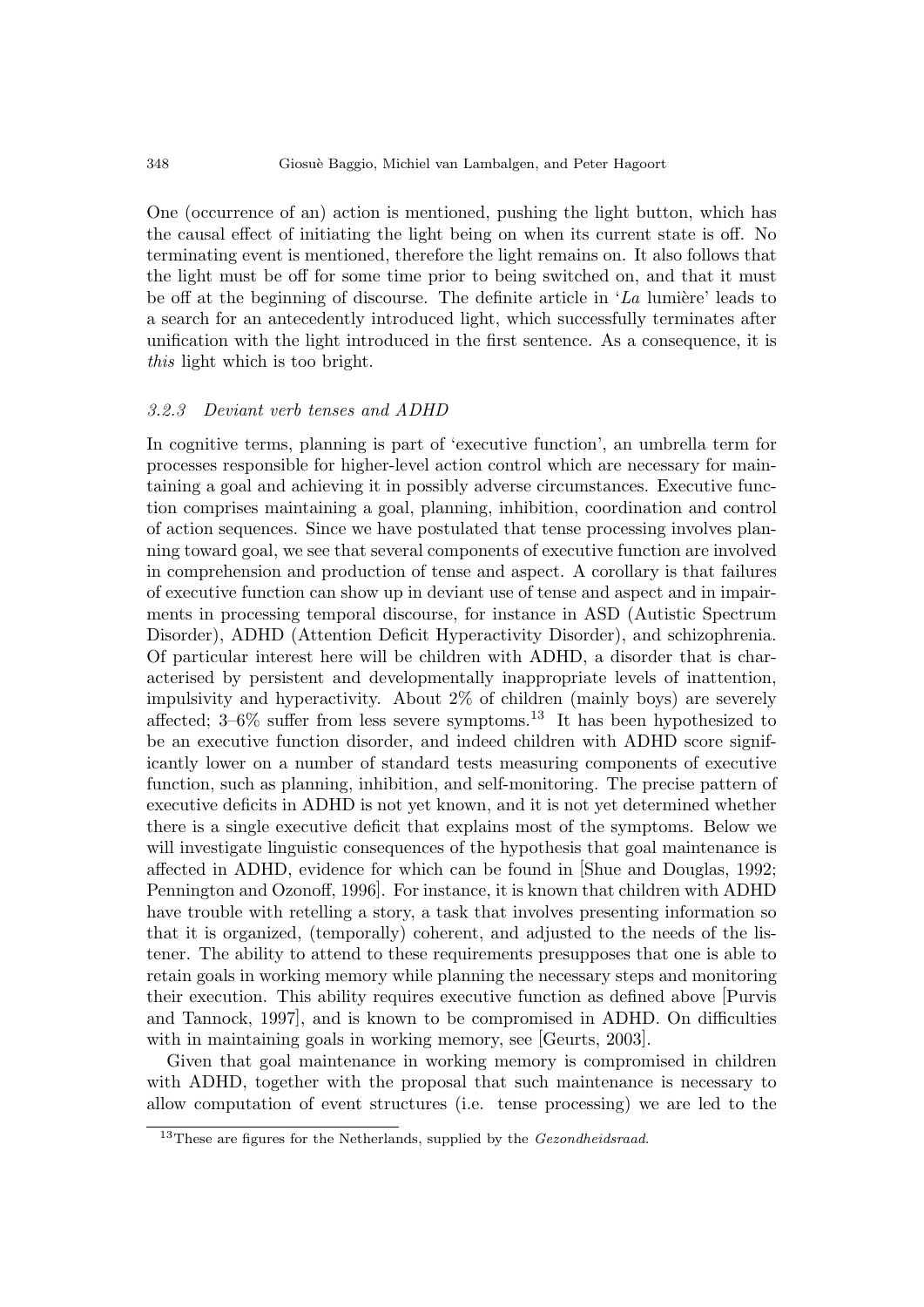following suggestion [van Lambalgen et al., 2008].

Recall that update requests, that is the goals to be satisfied, corresponding to a VP's tense and aspect, consist of two components:

- 1. location of an event in time;
- 2. meshing the event with other events.

If a child has trouble maintaining a goal in working memory, this may lead to a simplified representation of that goal. In the case of verb tenses, the most probable simplification is of 'location of event in time' (never mind the meshing with other events), since this involves the least processing (search through semantic memory and unification). This simplification affects both comprehension and production, the case of interest here. Indeed, in producing speech which is attuned to the needs of the listener, the speaker may construct a discourse model of his own utterances, to determine whether it is sufficiently unambiguous. Slightly more formally, our main hypothesis is:

A speaker with ADHD simplifies the goals corresponding to tenses at the expense of the hearer.

We list here a number of ways in which these goals can be simplified. An extreme form of complexity reduction is not to use tensed forms at all. For example, in frog-story experiment on ADHD narration, we saw discourses like this

En hij is vroeg op. En wat ziet die daar? Kikker verdwenen. And he is up early. And what does he see there? Frog gone. [7yrs, ADHD]

The difference between control and ADHD children was quite striking: only 2.9% of controls used tenseless utterances in their narratives, whereas 19.2% of the ADHD children did so.

A second way in which the child with ADHD can ease the burden on himself while increasing that of the hearer, is using reported speech ('quotes', 'direct speech' only). Here's an example of the contrast between the two groups: two ways of narrating the same scene, that in which the boy climbs into a tree and looks into a hole, whereupon an owl appears in the hole, and knocks the boy out.

a. En die jongen ging zoeken in de boom. En toen zag die een uil. En toen valt 'ie van de boom.

And that boy started looking in the tree. And then he saw an owl. And then he falls from the tree. [8yrs, CG]  $^{14}$ 

b. 'Oh nee, ik val!' 'Hellup!' 'Ga weg, stomme uil, ga weg!'

'Oh no, I'm falling!' 'Help!' 'Go away, stupid owl, go away!' [9yrs, ADHD]

<sup>&</sup>lt;sup>14</sup>The child makes a mistake in combining present tense 'valt', which could be interpreted as a narrative present heightening the tension, with the adverbial 'en toen', which needs a past tense.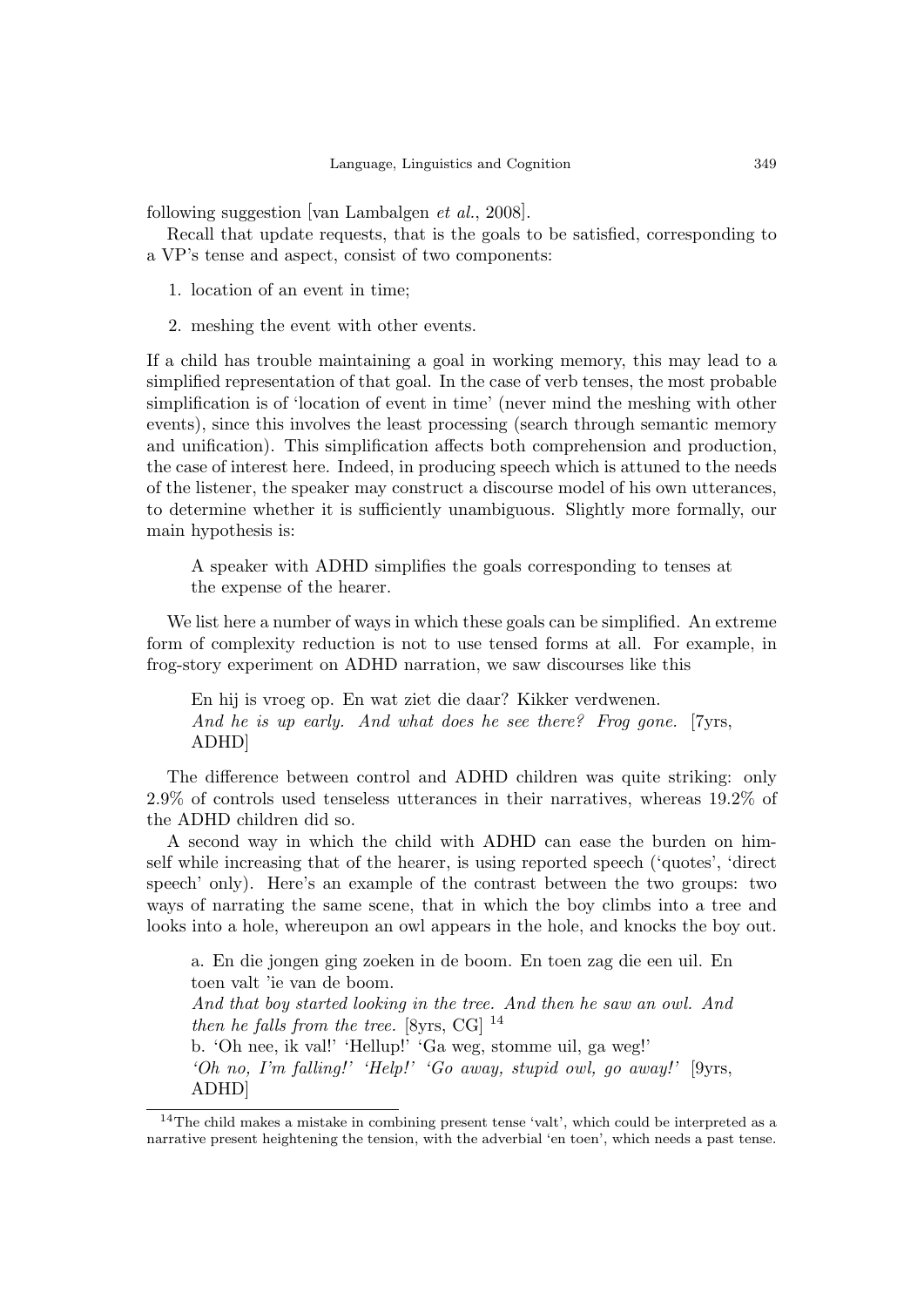There are several other ways the child with ADHD can reduce the complexity of its goals, e.g. reducing the number of context setting elements, or avoiding the perfects (which are computationally intensive). We may now take a more global view, and look at the children who apply one or more complexity-reducing strategies. For example, a child may use up all his computational resources by avoiding direct speech, thereby producing, say, more erratic shifts in the perfect. Both in case of excessive use of direct speech and of erratic tense shifts the hearer must work hard to construct a coherent story, even though he may not understand why he has to work so hard. Thus, taking the point of view of the hearer, what is necessary is a general definition of complexity-reducing strategy, incorporating the more specific strategies discussed above. Motivated by the analyses given above, we define the overall complexity-reducing strategy of a child as consisting of three components: tenseless utterances, direct speech, avoidance of the perfect. For the precise definition of 'strategy' we refer the reader to [van Lambalgen et al., 2008], here we state only the main result, that children with ADHD use a strategy with the aim of reducing tense complexity significantly more often. This may explain the sense of unease a hearer fails when listening to such narrative.

Before we close this section, one last word on methodology. The predictions concerning the use (or non-use) of verb tenses in ADHD were derived from a formal model [van Lambalgen and Hamm, 2004] of tense production and comprehension involving satisfaction of complex goals, together with neuropsychological evidence indicating difficulties with goal maintenance and/or planning toward that goal. The formal model is responsible for the specificity of the predictions. Without the formal model, but equipped only with, say, Trabasso and Stein's general characterisation of narrative as governed by a hierarchy of goals [Trabasso and Stein, 1994], one expects some breakdown in the coherence of story-telling in ADHD, as was indeed found by Purvis and Tannock [Purvis and Tannock, 1997]. The formal model allows one to be more specific about the computational cost of the devices used to ensure discourse coherence. The model thus acts as a searchlight that allows one to see phenomena one would not have thought of otherwise.

#### 4 THE BINDING PROBLEM FOR SEMANTICS

The goal of a theory of language is to deliver analyses at each of Marr's levels, and to bridge them in a perspicuous manner. One way of achieving this is to define a notion that acts as a 'wormhole' [Hurford, 2003] connecting linguistic structures, algorithms, and neurobiological events. A candidate notion is that of 'unification', which has been applied on several occasions in this chapter. Below we provide a broad, neuroscience-oriented framework for the concept of unification.

An influential statement of the 'binding problem' for cognitive representations is due to [von der Malsburg, 1981], who regarded the binding approach to brain function as a response to the difficulties encountered by classical connectionist networks. Von der Malsburg 1999 refers to a well-known example by [Rosenblatt, 1962] to illustrate the issue. Consider a network for visual recognition constituted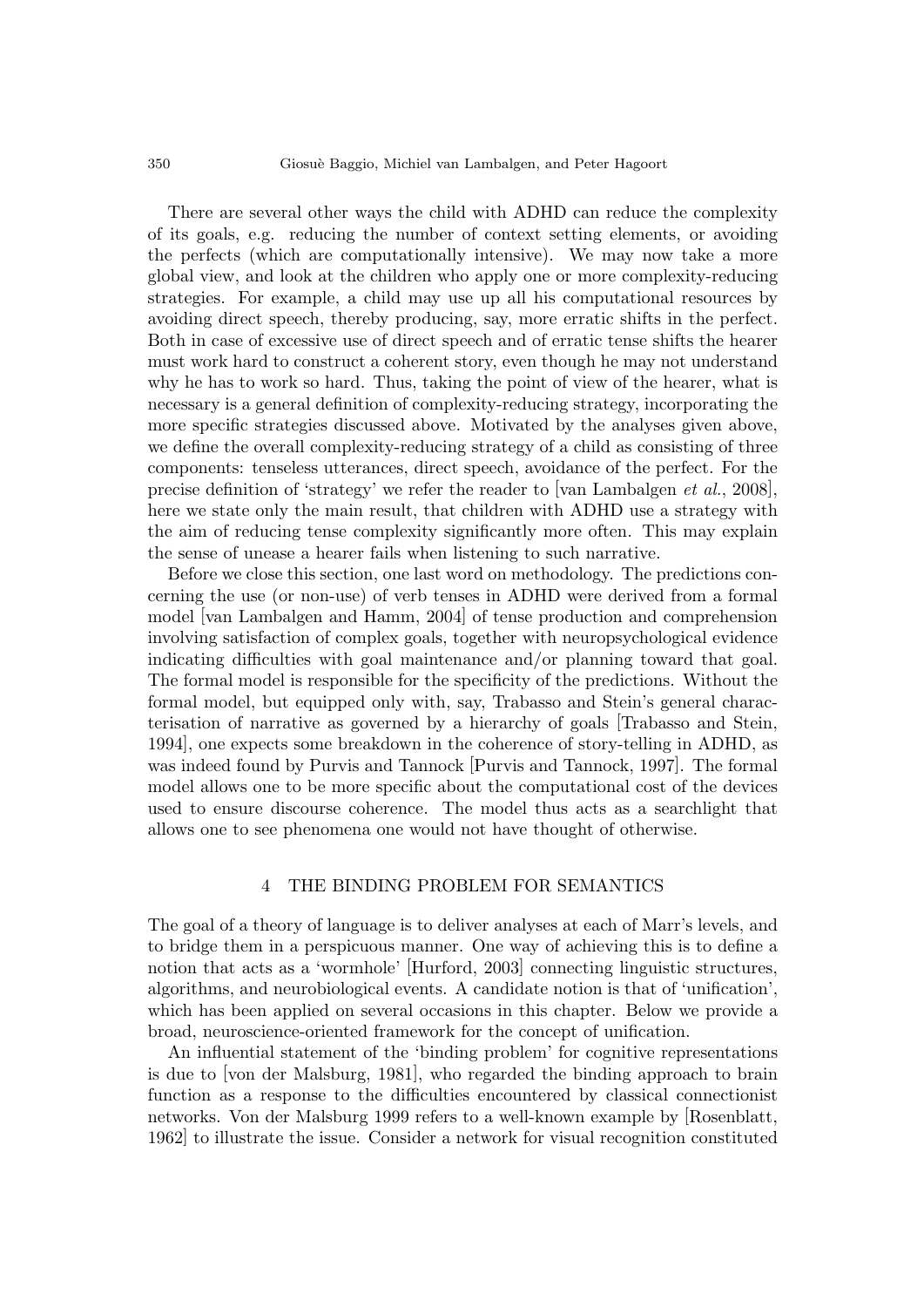by four output neurons. Two neurons fire when a specific shape (either a triangle or a square) is presented and the other two fire depending on the shape's position (top or bottom of a rectangular frame). So, if there is a square at the top, the output will be [square, top]. If there is a triangle at the bottom, the output will read [triangle, bottom]. However, if a triangle and a square are presented simultaneously, say, the triangle at the top and the square at the bottom, the output would be [triangle, square, top, bottom], which is also obtained when the triangle is at the bottom and the square at the top. This is an instance of the 'binding problem'. Malsburg writes:

The neural data structure does not provide for a means of binding the proposition top to the proposition triangle, or bottom to square, if that is the correct description. In a typographical system, this could easily be done by rearranging symbols and adding brackets: [(triangle, top),(square, bottom)]. The problem with the code of classical neural networks is that it provides neither for the equivalent of brackets nor for the rearrangement of symbols. This is a fundamental problem with the classical neural network code: it has no flexible means of constructing higher-level symbols by combining more elementary symbols. The difficulty is that simply coactivating the elementary symbols leads to binding ambiguity when more than one composite symbol is to be expressed. [von der Malsburg, 1981, p.  $96$ ]<sup>15</sup>

Examples of the binding problem are bistable figures such as Necker's cube and Jastrow's duck-rabbit, where the exact same visual features of the stimulus lead to two incompatible representations, depending on how these features are bound together. Since the availability of different representations essentially depends upon the geometric properties of the figure, rather than upon the constitution of perceptual systems as would be the case, for example, for after images [Marr, 1982, pp. 25-26], bistability requires an explanation at Marr's computational level, where properties of stimuli are described and related to information processing goals. Without a characterization of the geometric properties of the figure, and of the mappings between the figure and the two different entities which it can stand for, there would be no basis upon which to claim that the two representations are mutually exclusive.

There exist analogous cases of structural ambiguity in language:

- (23) a. The woman saw the man with the binoculars.
	- b. Respect remains.

Example (23a) has two alternative syntactic representations, one in which the phrase 'with the binoculars' is a PP attached to the NP 'the man' (the man that was seen by the woman had binoculars), and another in which it modifies the VP

 $15$ Different solutions to Rosenblatt's problem are possible. See [von der Malsburg, 1999] for a proposal in line with the binding hypothesis and [Riesenhuber and Poggio, 1999] for an alternative approach.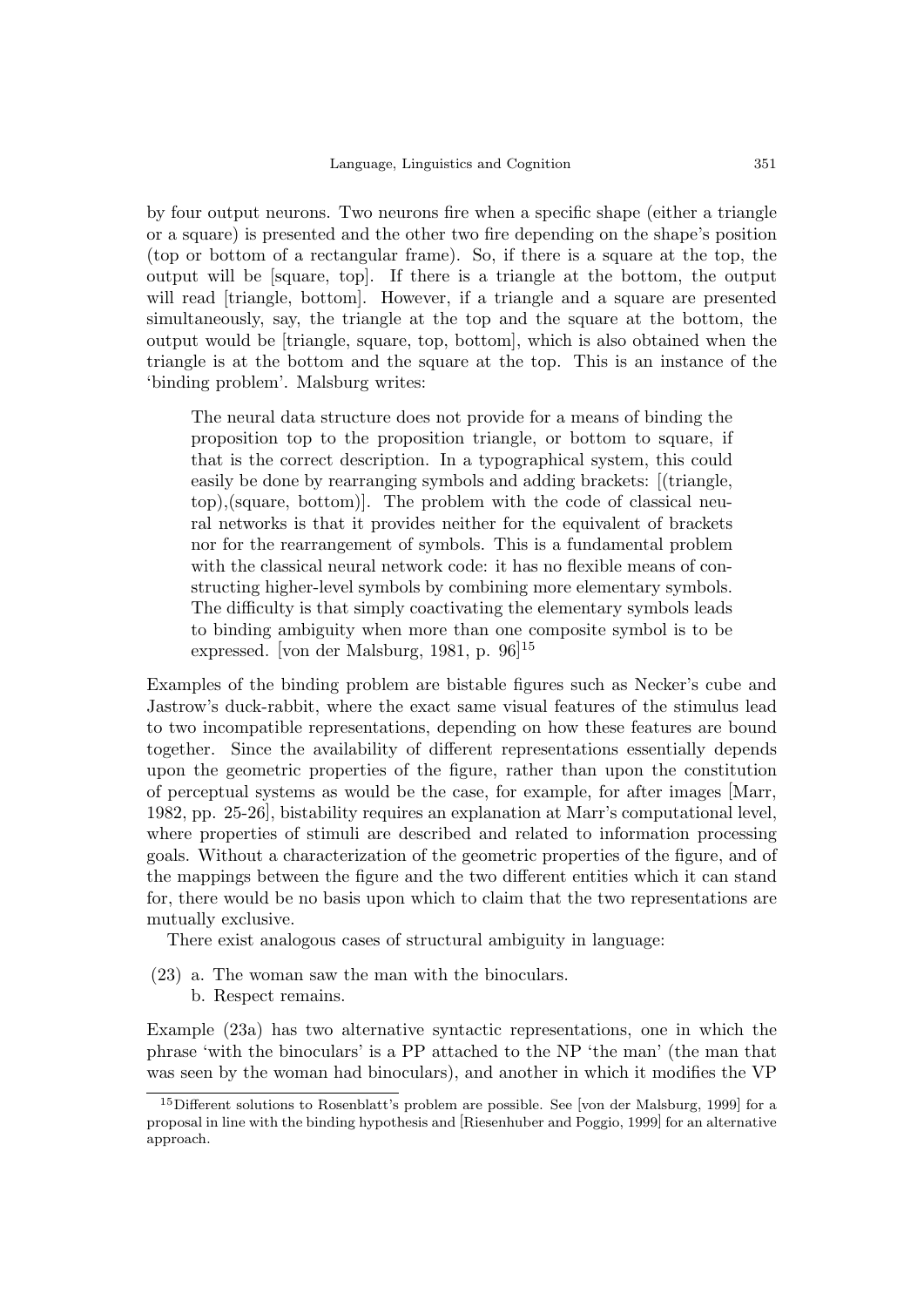(the woman used binoculars to see the man). Here too the features of the stimulus lead to two interpretations, depending on which attachment option is eventually pursued. These sentences typically result in specific neurophysiologial responses, suggesting that syntactic binding is a genuine information processing problem for the brain. Sentence (23b) also has two possible parses, and this has consequences for its meaning: it can either be used as a directive speech act, if 'respect' is the verb and 'remains' the object noun; or it can be used as an assertion, if 'respect' is the object noun and 'remains' the verb.

There are some similarities between perceptual bistability in the visual and linguistic domains, such as the fact that in both cases we seem to 'flip' between the two incompatible representations. But there is also a deeper analogy between the two: structural ambiguity is defined at the topmost level of analysis in both cases, as [Marr, 1982, pp. 25-26] pointed out. Without an independent characterization it remains unclear why such representations are mutually exclusive in the first place. Extending Marr's line of argument, we emphasize that the binding problem for semantics is best formulated at the computational level, although attempted solutions are bound to require significant contributions at all levels of analysis, including – perhaps most interestingly – the level of neural implementation  $|{\rm Hag}$ 2005; Hagoort, 2006].

#### ACKNOWLEDGMENTS

We wish to thank Oliver Bott, Travis Choma, Bart Geurts, Fritz Hamm, Karl Magnus Petersson, Keith Stenning, Martin Stokhof, Julia Uddén, Theo Vosse, Roel Willems and an anonymous reviewer for their useful comments on earlier versions of this chapter. We are grateful to the Netherlands Organization for Scientific Research for support under grant 051.04.040.

#### BIBLIOGRAPHY

- [Berman and Slobin, 1994] R.A. Berman and D.I. Slobin, editors. Relating Events in Narrative: A Crosslinguistic Developmental Study. Lawrence Erlbaum Associates, 1994.
- [Bolinger, 1968] D. Bolinger. Judgments of grammaticality. Lingua, 21:34–40, 1968.

[Boole, 1958] G. Boole. An Investigation of the Laws of Thought. Dover, 1958.

[Bunge, 1984] M. Bunge. Philosophical problems in linguistics. Erkenntnis, 21:107–173, 1984.

[Burge, 2005] T. Burge. Truth, Thought, Reason. Essays on Frege. Clarendon Press, 2005.

[Carminati et al., 2000] M.N. Carminati, L. Frazier, and K. Rayner. Bound variables and ccommand. Journal of Semantics, 19:1–34, 2000.

[Chomsky, 1957] N. Chomsky. Syntactic Structures. De Gruyter-Mouton, 1957.

<sup>[</sup>Asher and Lascarides, 2003] N. Asher and A. Lascarides. Logics of Conversation. Cambridge University Press, 2003.

<sup>[</sup>Carruthers, 1996] P. Carruthers. Language, Thought and Consciousness. Cambridge University Press, 1996.

<sup>[</sup>Carruthers, 2002] P. Carruthers. The cognitive functions of language. Behavioral and Brain Sciences, 25:657–725, 2002.

<sup>[</sup>Chomsky et al., 2002] N. Chomsky, A. Belletti, and L. Rizzi. On Nature and Language. Cambridge University Press, 2002.

<sup>[</sup>Chomsky, 1955] N. Chomsky. The Logical Structure of Linguistic Theory. MIT Press, 1955.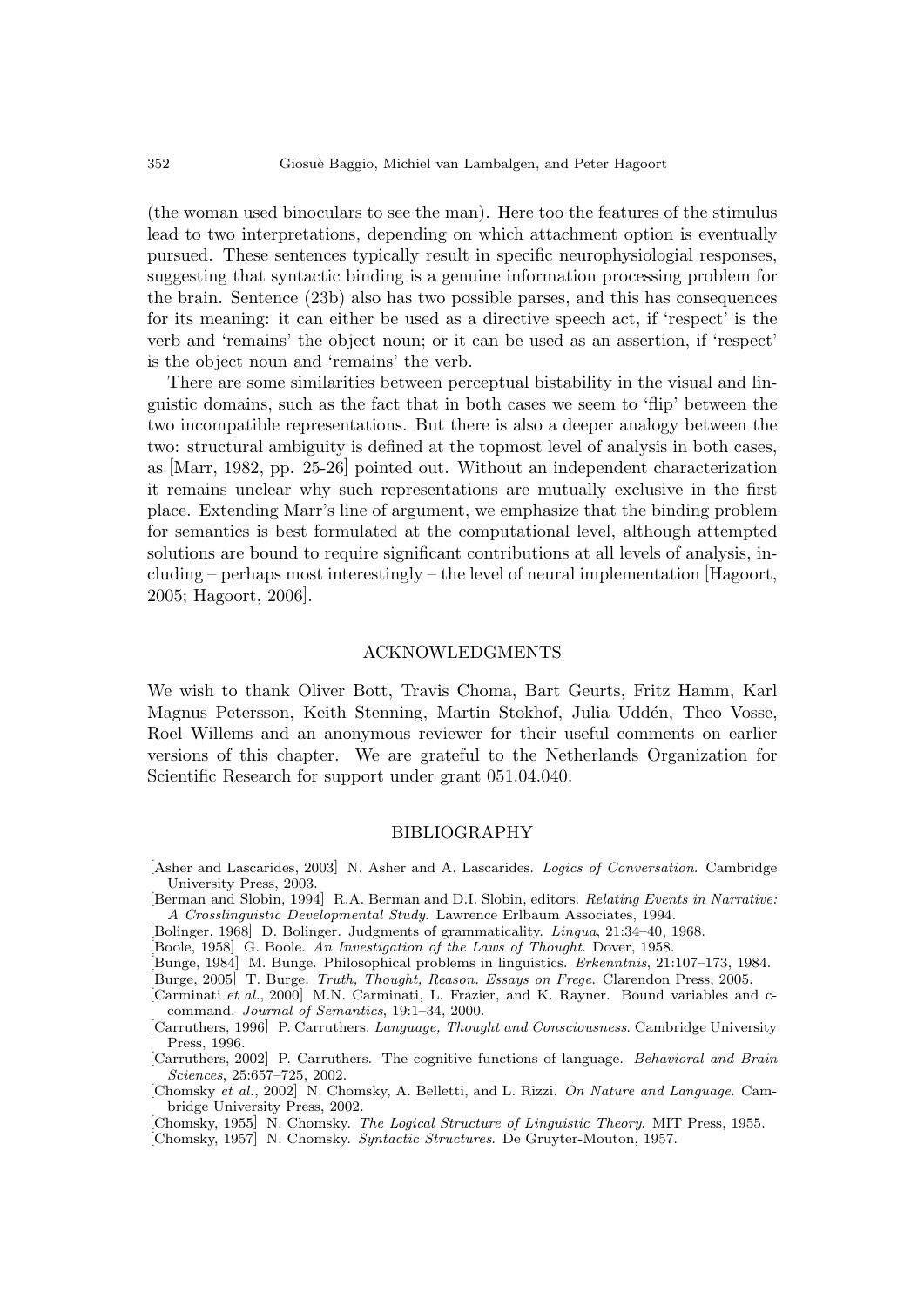[Chomsky, 1965] N. Chomsky. Aspects of the Theory of Syntax. MIT Press, 1965.

- [Comrie, 1976] B. Comrie. Aspect. Cambridge University Press, 1976.
- [Comrie, 1985] B. Comrie. Tense. Cambridge University Press, 1985.
- [Croft and Cruse, 2004] W. Croft and D.A. Cruse. Cognitive Linguistics. Cambridge University Press, 2004.
- [Devitt, 2006] M. Devitt. Intuitions in linguistics. British Journal of Philosophy of Science, 57:481–513, 2006.
- [Eberle and Kasper, 1989] K. Eberle and W. Kasper. Tenses as anaphora. In Proceedings of EACL, 1989.
- [Featherston et al., 2000] S. Featherston, M. Gross, T.F. Münte, and H. Clahsen. Brain potentials in the processing of complex sentences: An ERP study of control and raising constructions. Journal of Psycholinguistic Research, 29:141–154, 2000.
- [Ferreira and Patson, 2007] F. Ferreira and N.D. Patson. The 'good enough' approach to language comprehension. Language and Linguistics Compass, 1:71–83, 2007.
- [Fitch et al., 2005] W.T. Fitch, M.D. Hauser, and N. Chomsky. The evolution of the language faculty: Clarifications and implications. Cognition, 97:179–210; discussion 211–225, 2005.
- [Frege, 1980] G. Frege. On sense and reference. In P. Geach and M. Black, editors, Translation from the philosophical writings of Gottlob Frege, pages 56–78. Blackwell, 1980.
- [Geurts and van der Slik, 2005] B. Geurts and F. van der Slik. Monotonicity and processing load. Journal of Semantics, 22:97–117, 2005.
- [Geurts, 2003] H. Geurts. Executive functioning profiles in ADHD and HFA. PhD thesis, Vrije Universiteit Amsterdam, 2003.
- [Greenfield, 1991] P.M. Greenfield. Language, tools and the brain: The ontogeny and phylogeny of hierarchically organized sequential behavior. Behavioral and brain sciences, 14:531–595, 1991.
- [Hagoort, 1998] P. Hagoort. The shadows of lexical meaning in patients with semantic impairments. In B. Stemmer and H.A. Whitaker, editors, Handbook of Neurolinguistics, pages 235–248. Academic Press, 1998.
- [Hagoort, 2005] P. Hagoort. On Broca, brain, and binding: A new framework. Trends in Cognitive Sciences, 9:416–423, 2005.
- [Hagoort, 2006] P. Hagoort. The binding problem for language and its consequences for the neurocognition of comprehension. In N. Pearlmutter E. Gibson, editor, The Processing and Acquisition of Reference. MIT Press, 2006.
- [Haslam et al., 2007] C. Haslam, A.J. Wills, S.A. Haslam, J. Kay, R. Baron, and F. McNab. Does maintenance of colour categories rely on language? Evidence to the contrary from a case of semantic dementia. Brain and Language, 103:251–263, 2007.
- [Hauser et al., 2002] M.D. Hauser, N. Chomsky, and W.T. Fitch. The faculty of language: What is it, who has it, and how did it evolve? Science, 298:1569–1579, 2002.

[Hintikka, 1999] J. Hintikka. The emperor's new intuitions. Journal of Philosophy, 96:127–147, 1999.

- [Hurford, 2003] J. R. Hurford. The neural basis of predicate-argument structure. Behavioral and Brain Sciences, 26:261–316, 2003.
- [Hurford, 2007] J.R. Hurford. The Origins of Meaning. Oxford University Press, 2007.
- [Jackendoff, 1987] R. Jackendoff. On beyond zebra: The relation of linguistic and visual information. Cognition, 26:89–114, 1987.
- [Jackendoff, 2002] R. Jackendoff. Foundations of Language: Brain, Meaning, Grammar, Evolution. Oxford University Press, 2002.

[Jackendoff, 2003] R. Jackendoff. Précis of Foundations of language: Brain, meaning, grammar, evolution. Behavioral and Brain Sciences, 26:651–65; discussion 666–707, 2003.

[Jackendoff, 2007] R. Jackendoff. A Parallel Architecture perspective on language processing. Brain Research, 1146:2–22, 2007.

- [Johnson-Laird, 1980] P.N. Johnson-Laird. Mental models in cognitive science. Cognitive Science, 4:71–115, 1980.
- [Kamp and Rohrer, 1985] H. Kamp and C. Rohrer. Temporal reference in french. Manuscript, Stuttgart, 1985.
- [Kohler, 1925] W. Kohler. The mentality of apes. Harcourt Brace and World, 1925.
- [Labov, 1996] W. Labov. When intuitions fail. Papers from the parasession on theory and data in linguistics. Chicago Linguistic Society, 32:77–106, 1996.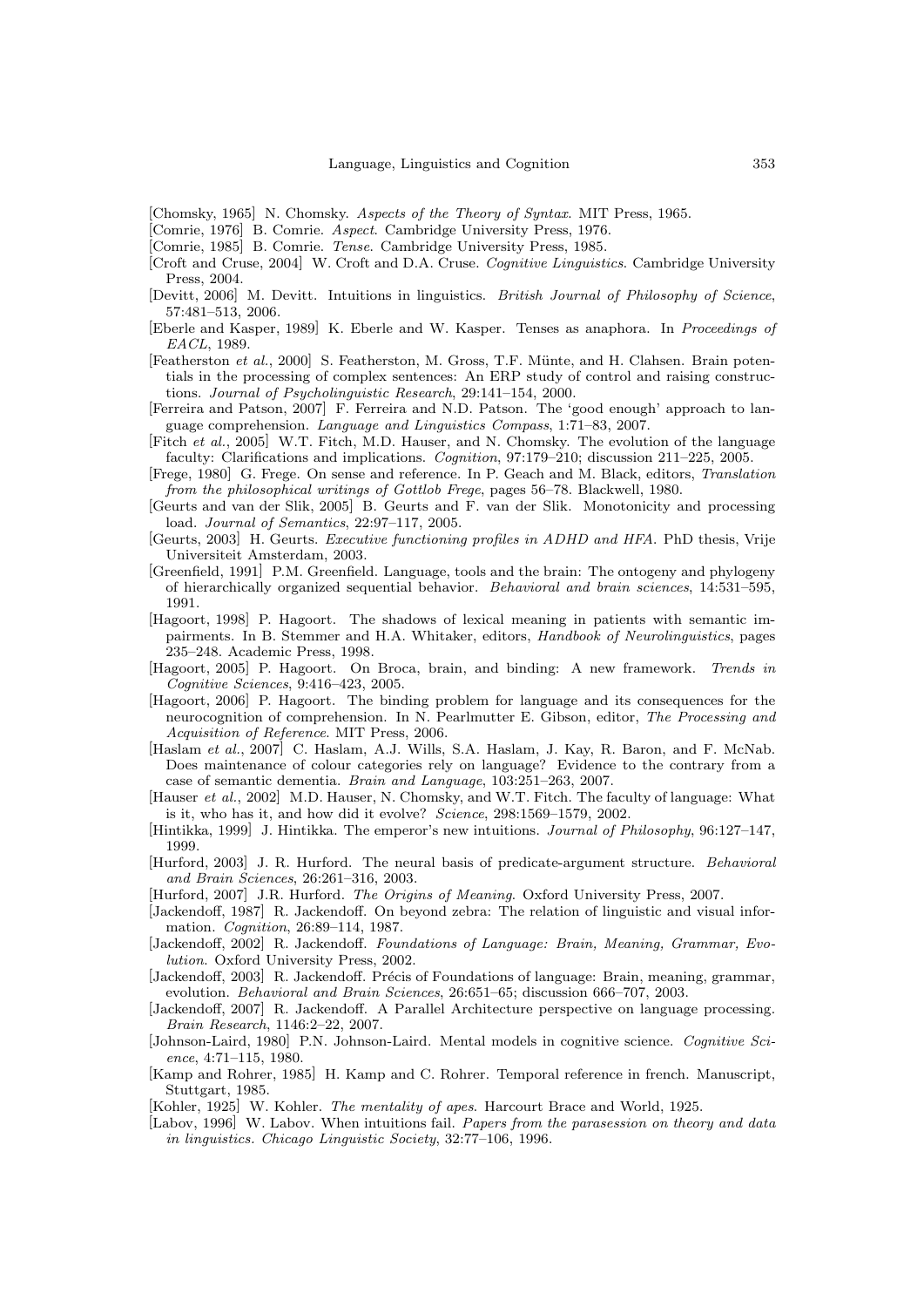- [Levelt, 1972] W. Levelt. Some psychological aspects of linguistic data. Linguistische Berichte, 17:18–30, 1972.
- [Lewis, 1970] D. Lewis. General semantics. Synthese, 22:18–67, 1970.
- [Marantz, 2005] A. Marantz. Generative linguistics within the cognitive neuroscience of language. The Linguistic Review, 22:429–445, 2005.
- [Marr, 1982] D. Marr. Vision: A Computational Investigation into the Human Representation and Processing of Visual Information. Freeman, 1982.
- [McCarthy and Prince, 1994] J.J. McCarthy and A. Prince. The emergence of the unmarked: Optimality in prosodic morphology. In Proceedings of NELS, volume 24, pages 333–379, 1994.
- [McGonigle et al., 2003] B. McGonigle, M. Chalmers, and A. Dickinson. Concurrent disjoint and reciprocal classification by cebus apella in serial ordering tasks: Evidence for hierarchical organization. Animal Cognition, 6:185–197, 2003.
- [McKinnon and Osterhout, 1996] R. McKinnon and L. Osterhout. Constraints on movement phenomena in sentence processing: Evidence from event-related brain potentials. Language and Cognitive Processes, 11:495–523, 1996.
- [McMillan et al., 2005] C.T. McMillan, R. Clark, P. Moore, C. Devita, and M. Grossman. Neural basis of generalized quantifier comprehension. Neuropsychologia, 43:1729–1737, 2005.
- [Osterhout and Holcomb, 1992] L. Osterhout and P. Holcomb. Event-related brain potentials elicited by syntactic anomaly. Journal of Memory and Language, 31:785–806, 1992.
- [Papafragou et al., 2008] A. Papafragou, J. Hulbert, and J. Trueswell. Does language guide event perception? Evidence from eye movements. Cognition, 108:155–184, 2008.
- [Pennington and Ozonoff, 1996] B.F. Pennington and S. Ozonoff. Executive functions and developmental psychopathology. Journal of Child Psychology and Psychiatry, 37:51–87, 1996.
- [Pinker and Jackendoff, 2005] S. Pinker and R. Jackendoff. The faculty of language: What's special about it? Cognition, 95:201–236, 2005.
- [Pulvermuller et al., 2001] F. Pulvermuller, M. Harle, and F. Hummel. Walking or talking? Behavioral and neurophysiological correlates of action verb processing. Brain and Language, 78:143–168, 2001.
- [Pulvermuller et al., 2005] F. Pulvermuller, O. Hauk, V.V. Nikulin, and R.J. Ilmoniemi. Functional links between motor and language systems. European Journal of Neuroscience, 21:793– 797, 2005.
- [Pulvermuller, 2005] F. Pulvermuller. Brain mechanisms linking language and action. Nature Reviews Neuroscience, 6:576–582, 2005.
- [Purvis and Tannock, 1997] K.L. Purvis and R. Tannock. Language abilities in children with attention deficit disorder, reading disabilities, and normal controls. Journal of Abnormal Child Psychology, 25:133–144, 1997.
- [Quine, 1970] W. V. Quine. Methodological reflections on current linguistic theory. Synthese, 21:386–398, 1970.
- [Riesenhuber and Poggio, 1999] M. Riesenhuber and T. Poggio. Are cortical models really bound by the 'binding problem'? Neuron, 24:87-93, 1999.
- [Rosenblatt, 1962] F. Rosenblatt. Principles of Neurodynamics: Perceptrons and the Theory of Brain Mechanisms. Spartan Books, 1962.
- [Shue and Douglas, 1992] K.L. Shue and V.I. Douglas. Attention deficit hyperactivity disorder and the frontal lobe syndrome. Brain and cognition, 20:104–124, 1992.
- [Singer, 1994] M. Singer. Discourse inference processes. In M.A. Gernsbacher, editor, Handbook of Psycholinguistics. Academic Press, 1994.
- [Spivey and Gonzalez-Marquez, 2003] M.J. Spivey and M. Gonzalez-Marquez. Rescuing generative linguistics: Too little, too late? Behavioral and Brain Sciences, 26:690–691, 2003.
- [Steedman, 2002] M. Steedman. Plans, affordances, and combinatory grammar. Linguistics and Philosophy, 25:723–753, 2002.
- [Stenning and van Lambalgen, 2008] K. Stenning and M. van Lambalgen. Human Reasoning and Cognitive Science. MIT Press, 2008.
- [Stenning, 2003] K. Stenning. How did we get here? A question about human cognitive evolution. Frijda Lecture, University of Amsterdam, 2003.
- [Taylor et al., 2008] L.J. Taylor, S. Lev-Ari, and R.A. Zwaan. Inferences about action engage action systems. Brain and Language, 107:62–67, 2008.
- [Toni et al., 2008] I. Toni, F.P. de Lange, M.L. Noordzij, and P. Hagoort. Language beyond action. Journal of Physiology-Paris, 102:71–79, 2008.